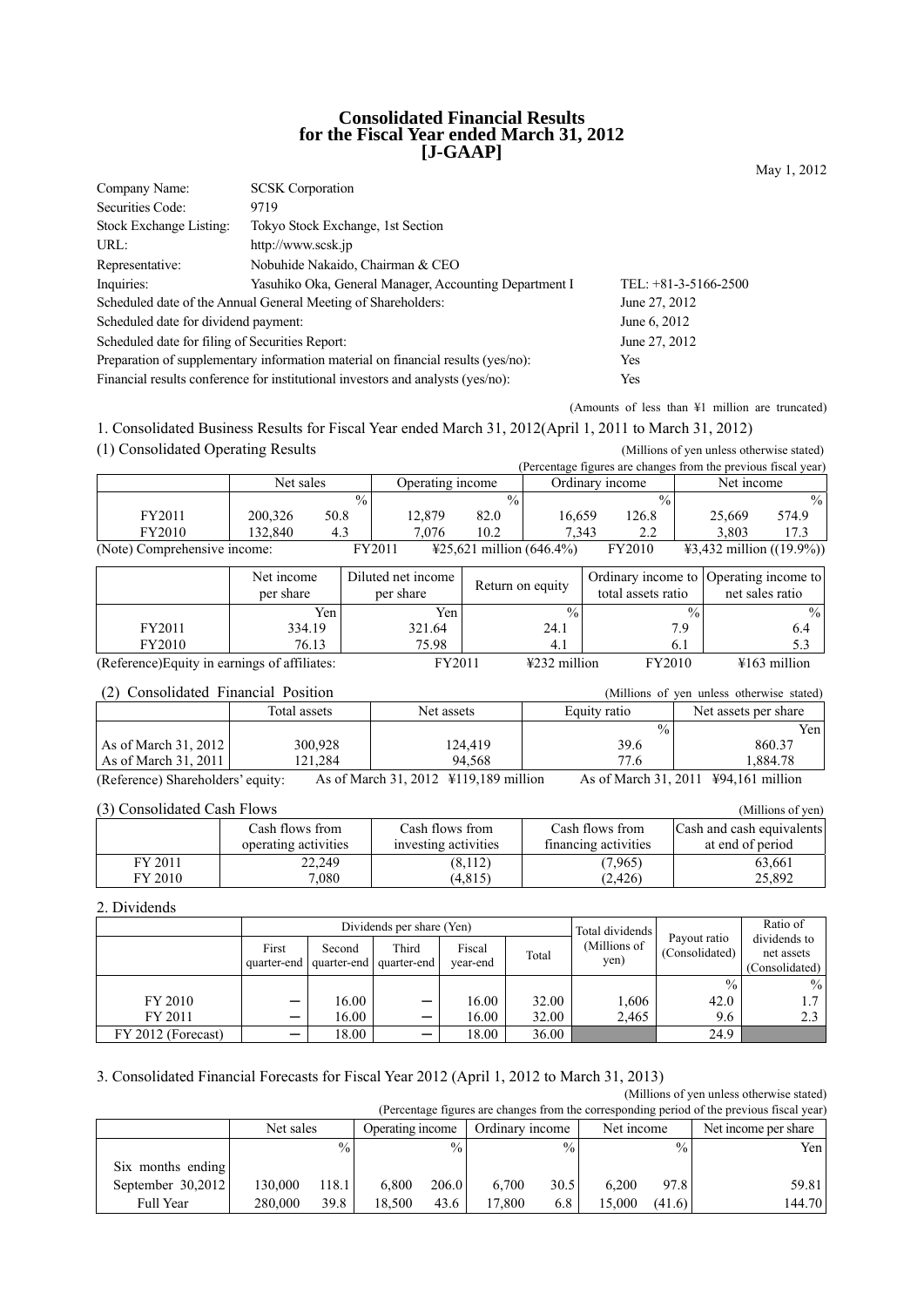\*Note

- (1) Changes in significant subsidiaries during the period : Yes
	- (Changes in specified subsidiaries accompanying changes in scope of consolidation)

Increase 2 companies (Name: CSK-VC Sustainability Investment Fund,

```
CSK Group Investment Fund)
```
Decrease None

- (2) Changes in accounting policies, changes in accounting estimates and restatement of prior period financial statements after error corrections
	- 1) Changes in accounting policies, changes in accounting standards and other regulations: None
	- 2) Changes in accounting policies due to other reasons: None
	- 3) Changes in accounting estimates: None
	- 4) Restatement of prior period financial statements after error corrections: None
- (3) Number of shares issued (Common stock)
	- 1) The number of shares issued as of the period-end (including treasury stock)

|    | As of March 31, 2012                                        | 107,986,403 shares |
|----|-------------------------------------------------------------|--------------------|
|    | As of March 31, 2011                                        | 54,291,447 shares  |
| 2) | The number of shares of treasury stock as of the period-end |                    |
|    | As of March 31, 2012                                        | 4,322,267 shares   |
|    | As of March 31, 2011                                        | 4,332,589 shares   |
| 3) | The average number of shares during the period              |                    |
|    | As of March 31, 2012                                        | 76,810,279 shares  |
|    | As of March 31, 2011                                        | 49,958,243 shares  |
|    |                                                             |                    |

(Reference) Summary of Non-Consolidated Business Results

1. Non-Consolidated Business Results for Fiscal Year 2011 (April 1, 2011 to March 31, 2012)

(1) Non-Consolidated Operating Results (Millions of yen unless otherwise stated)

|         |                         |                                 | (Percentage figures are changes from the previous fiscal year) |                 |  |
|---------|-------------------------|---------------------------------|----------------------------------------------------------------|-----------------|--|
|         | Net sales               | Operating income                | Ordinary income                                                | Net income      |  |
|         | $\%$                    | $\frac{0}{0}$                   | $\frac{0}{0}$                                                  | $\frac{0}{0}$   |  |
| FY 2011 | 32.9<br>171,062         | 11,271<br>62.8                  | 14,737<br>105.0                                                | 584.7<br>26,740 |  |
| FY 2010 | 128.728<br>4.9          | 6.924<br>3.0                    | 7,187<br>(9.7)                                                 | 3,905<br>(8.5)  |  |
|         | Net income<br>per share | Diluted net income<br>per share |                                                                |                 |  |
|         | Yen                     | Yen                             |                                                                |                 |  |
| FY 2011 | 347.04                  | 334.03                          |                                                                |                 |  |
| FY 2010 | 77.79                   | 77.65                           |                                                                |                 |  |

|                      | (2) Non-Consolidated Financial Position | (Millions of yen unless otherwise stated) |               |                         |
|----------------------|-----------------------------------------|-------------------------------------------|---------------|-------------------------|
|                      | Total assets                            |                                           | Equity ratio  | Net assets<br>per share |
|                      |                                         |                                           | $\frac{0}{0}$ | Yen l                   |
| As of March 31, 2012 | 252,677                                 | 119.901                                   | 47.4          | 863.39                  |
| As of March 31, 2011 | 121.351                                 | 95.302                                    | 78.4          | .894.46                 |

(Reference) Shareholders' equity: As of March 31, 2012 ¥119,711 million As of March 31, 2011 ¥95,105 million

\* Statement of implementation status for auditing procedures

• This consolidated Financial Results is exempt from the auditing procedure based on the Financial Instruments and Exchange Act. And the auditing procedure based on the Financial Instruments and Exchange Act had not been completed as of the release of this Consolidated Financial Results.

\* Cautionary Statement Concerning Appropriate Use of Financial Forecasts and Other Explanatory Notes

• The financial forecasts contained in this document are based on the information currently available and certain assumptions deemed reasonable. Due to various factors, the actual result may vary from these forecasts. With regard to the assumptions on which financial forecasts are based and other explanatory notes in connection with the use of financial forecasts, please refer to "Analysis of operating results" on page 2 of the attached.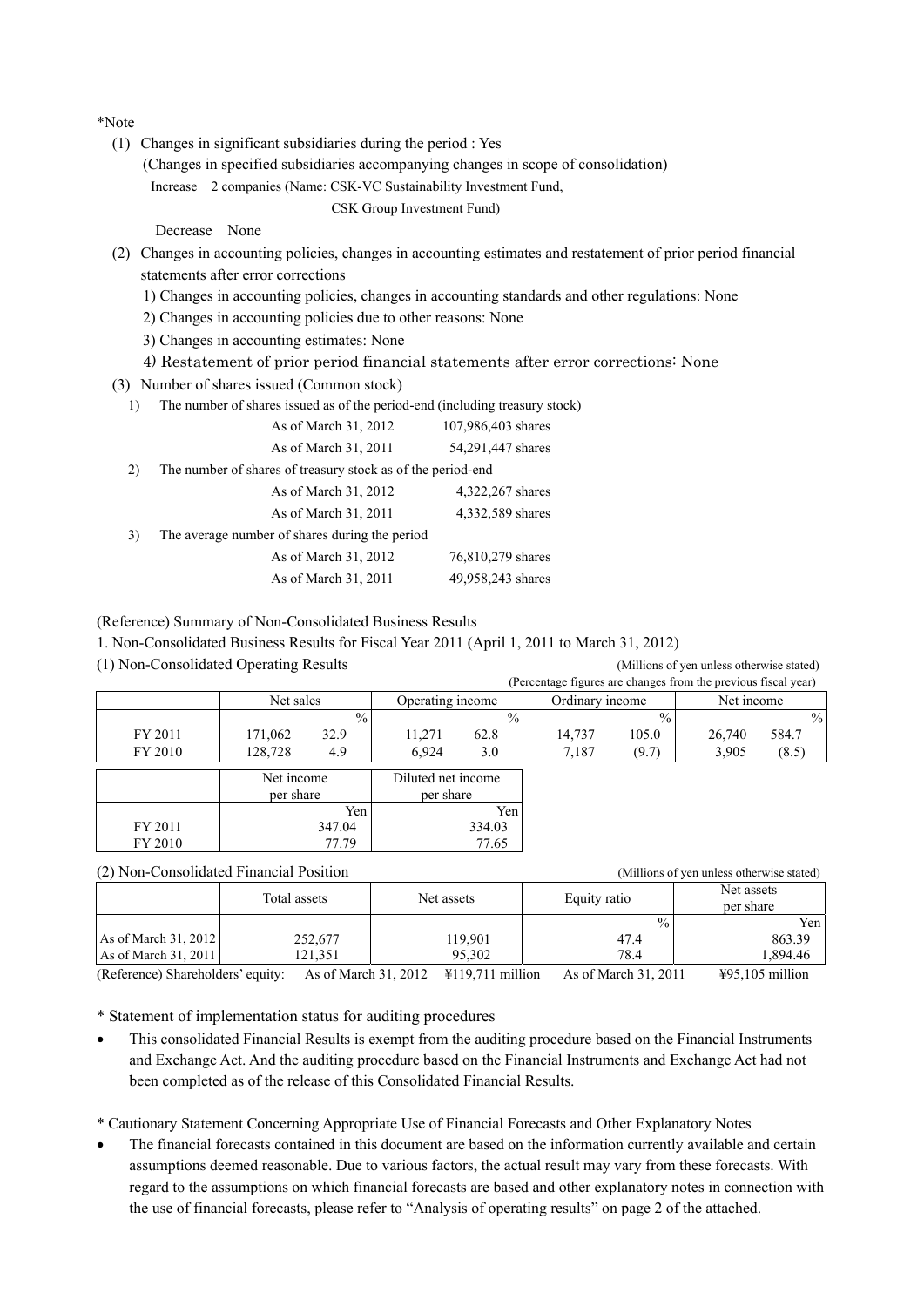# Contents

| 1.               |     | <b>Operating Results</b>                                                                                        |  |
|------------------|-----|-----------------------------------------------------------------------------------------------------------------|--|
|                  | (1) |                                                                                                                 |  |
|                  | (2) |                                                                                                                 |  |
|                  | (3) | Basic policy regarding allocation of profits and dividends for fiscal year ended March 31, 2012 and fiscal year |  |
|                  |     |                                                                                                                 |  |
| 2.               |     |                                                                                                                 |  |
| 3.               |     |                                                                                                                 |  |
|                  | (1) |                                                                                                                 |  |
|                  | (2) |                                                                                                                 |  |
|                  | (3) |                                                                                                                 |  |
| $\overline{4}$ . |     |                                                                                                                 |  |
|                  | (1) |                                                                                                                 |  |
|                  | (2) |                                                                                                                 |  |
|                  | (3) |                                                                                                                 |  |
|                  | (4) |                                                                                                                 |  |
|                  | (5) |                                                                                                                 |  |
|                  | (6) |                                                                                                                 |  |
|                  | (7) |                                                                                                                 |  |
|                  | (8) |                                                                                                                 |  |
|                  | (9) |                                                                                                                 |  |
|                  |     |                                                                                                                 |  |
|                  |     |                                                                                                                 |  |
|                  |     |                                                                                                                 |  |
| 5.               |     |                                                                                                                 |  |
|                  |     |                                                                                                                 |  |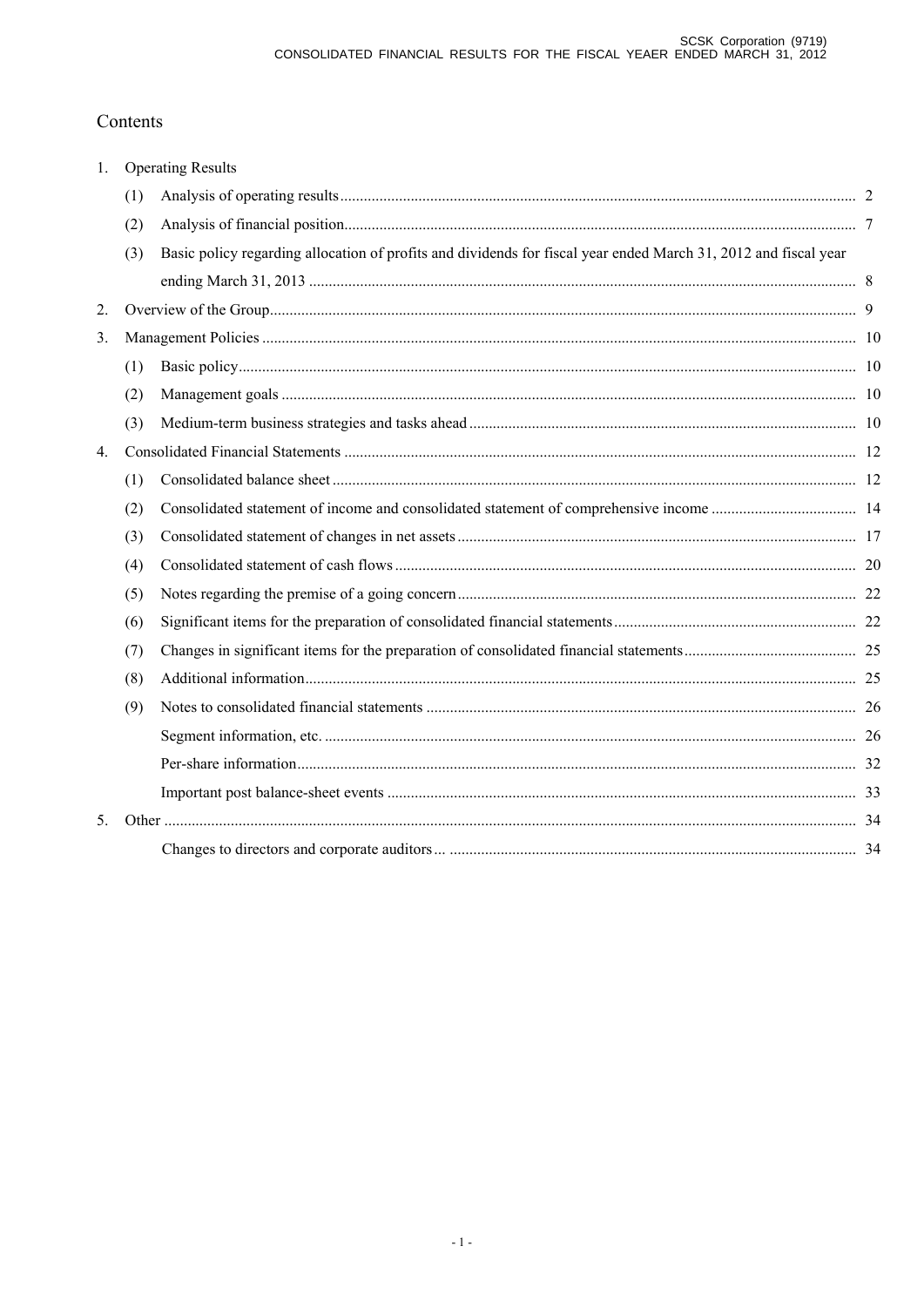## **1. Operating results**

### **(1) Analysis of operating results**

In the period under review, the Japanese economy as a whole did not manage to overcome deflation, despite undergoing a process of moderate recovery from the downturn in economic activity due to the Great East Japan Earthquake. Domestic demand recovered and consumer spending trended firmly, against the backdrop of reconstruction demand and other factors. However, manufacturing and exports were broadly flat, due to the appreciation of the yen and slowdown in overseas economies triggered by the European financial crisis, and as a result the economy as a whole slowed during the period.

Against this domestic economic backdrop, the operating environment in the IT services industry was characterized by concerns about a deterioration in business results due to the appreciation of the yen and other factors, with overall IT investment not reaching the stage of demonstrating a full-scale recovery. Nevertheless, amid the reconstruction after the Great East Japan Earthquake, some companies are actively investing in equipment as they seek to restore and enhance production activities, and needs are also emerging, mainly at manufacturers, for IT systems for enhancing global business capabilities. Furthermore, interest is increasing in cloud-related services and the use of data centers, from the perspective of business continuity planning and disaster recovery planning. Against the background of these corporate trends, IT investment at SCSK's client companies trended favorably, particularly in the second half of the fiscal year.

In these circumstances, the company was relaunched through a merger with CSK Corporation (CSK) on October 1, 2011, and began operating under the trade name SCSK Corporation (SCSK).

Turning to the Company's operating results for the fiscal year under review, consolidated net sales increased 50.8% compared to the previous fiscal year to ¥200,326 million. This reflects the increased business scale due to the merger, as well as improved results from manufacturing and banking industry customers and others. Operating income increased 82.0% year on year to ¥12,879 million. This was attributable to the increased business scale after the merger, an improvement in gross profit margins and other factors. Ordinary income increased 126.8% to ¥16,659 million, partly as a result of the recording of investment gains from investments in an investment partnership. Net income increased 574.9% to ¥25,669 million, partly due to deferred tax assets arising from losses carried forward that were transferred from CSK with the merger, despite the recording of an extraordinary loss on investments made by the Company's corporate pension fund with a discretionary asset manager.

Business results by reported segment follow. Systems Development, IT Management, BPO and Prepaid Card Business are new segments resulting from the merger with CSK on October 1, 2011. Previous-year comparisons are not made for these segments, as business results do not exist for the previous fiscal year. Net sales are net sales to outside customers.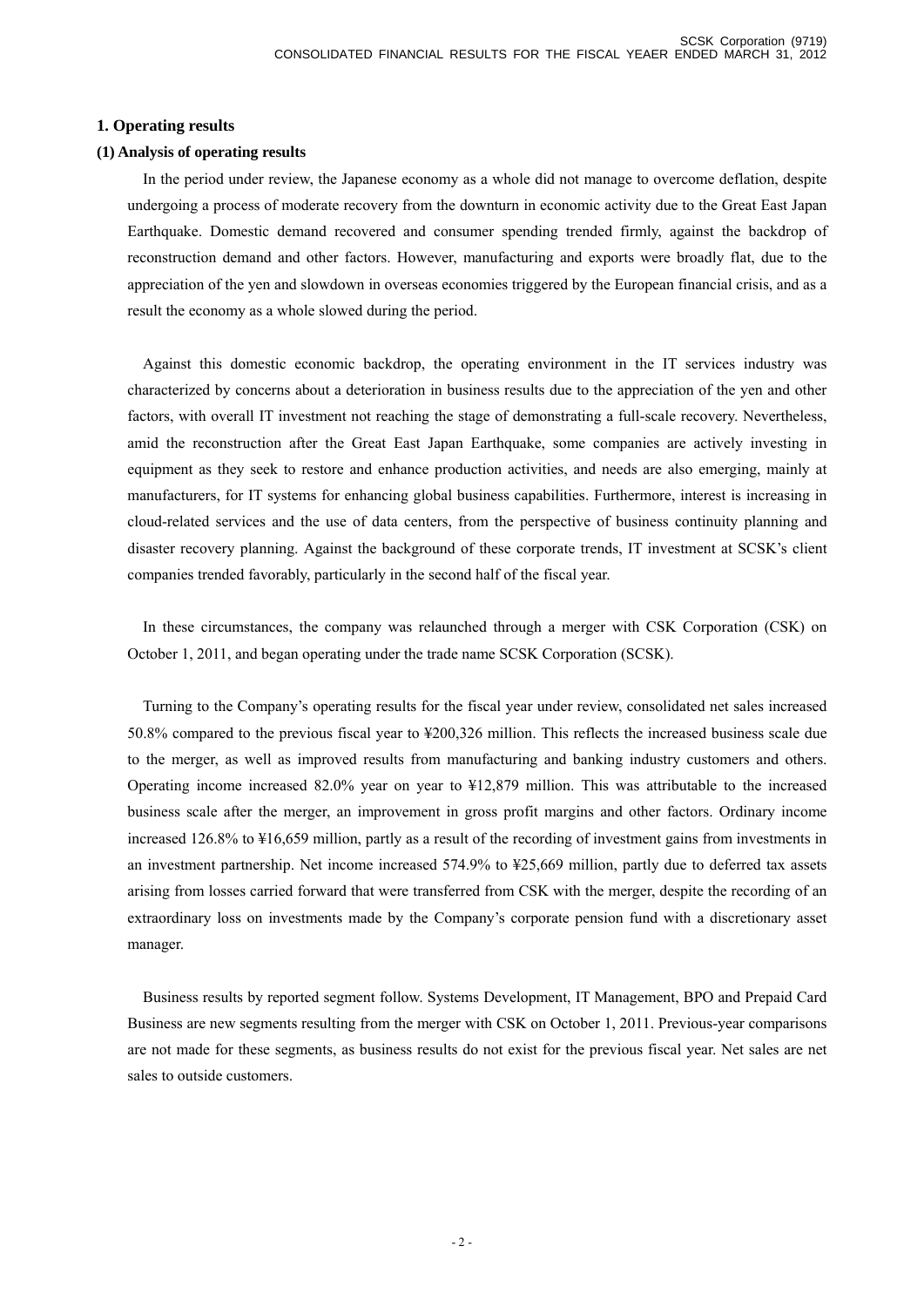|                          | Previous fiscal year |           | Fiscal year under review |               | Change from previous fiscal |        |
|--------------------------|----------------------|-----------|--------------------------|---------------|-----------------------------|--------|
|                          | (April 1, 2010 -     |           | (April 1, 2011 -         |               | year                        |        |
|                          | March 31, 2011)      |           | March 31, 2012)          |               |                             |        |
|                          | Amount               | Share (%) | Amount                   | Share $(\% )$ | Amount                      | $\%$   |
| Distribution and         |                      |           |                          |               |                             |        |
| Manufacturing System     | 35,729               | 26.9      | 36,212                   | 18.1          | 483                         | 1.4    |
| Solution                 |                      |           |                          |               |                             |        |
| Financial System and ERP | 22,243               | 16.7      | 19,124                   | 9.5           | (3, 118)                    | (14.0) |
| Solution                 |                      |           |                          |               |                             |        |
| Global Solution          | 17,755               | 13.4      | 15,461                   | 7.7           | (2,294)                     | (12.9) |
| Platform Solution        | 49,182               | 37.0      | 49,536                   | 24.7          | 354                         | 0.7    |
| Systems Development      |                      |           | 37,976                   | 19.0          | 37,976                      |        |
| IT Management            |                      |           | 16,803                   | 8.4           | 16,803                      |        |
| <b>BPO</b>               |                      |           | 15,609                   | 7.8           | 15,609                      |        |
| Prepaid Card Business    |                      |           | 1,722                    | 0.9           | 1,722                       |        |
| Other                    | 7,929                | 6.0       | 7,879                    | 3.9           | (49)                        | (0.6)  |
| Total                    | 132,840              | 100.0     | 200,326                  | 100.0         | 67,486                      | 50.8   |

#### (Unit: Millions of yen unless otherwise stated)

### **Distribution and Manufacturing System Solution**

Net sales increased 1.4% compared to the previous fiscal year to ¥36,212 million, reflecting an increase in sales to manufacturing and distribution industry customers, despite a decline in sales to telecommunications and transportation industry customers. Segment income decreased 1.2% year on year to ¥1,970 million.

### **Financial System and ERP Solution**

In Financial System Solutions, sales to banking and securities industry customers increased and in ERP Solutions, sales to manufacturing industry and other customers increased, but despite that overall net sales in this segment decreased 14.0% to ¥19,124 million, reflecting an absence in the fiscal year under review of the large projects implemented in the previous fiscal year for telecommunications and lease industry customers in Financial System Solutions and for service industry customers in ERP Solutions. Segment income increased 49.8% to ¥321 million, due to improved profitability of projects.

### **Global Solution**

Net sales decreased 12.9% to ¥15,461 million, reflecting a decrease in sales to distribution industry customers, despite an increase in sales to manufacturing industry and other customers. Segment income increased 2.2% to ¥2,040 million, which was attributable to improvements in profitability including through cost-cutting.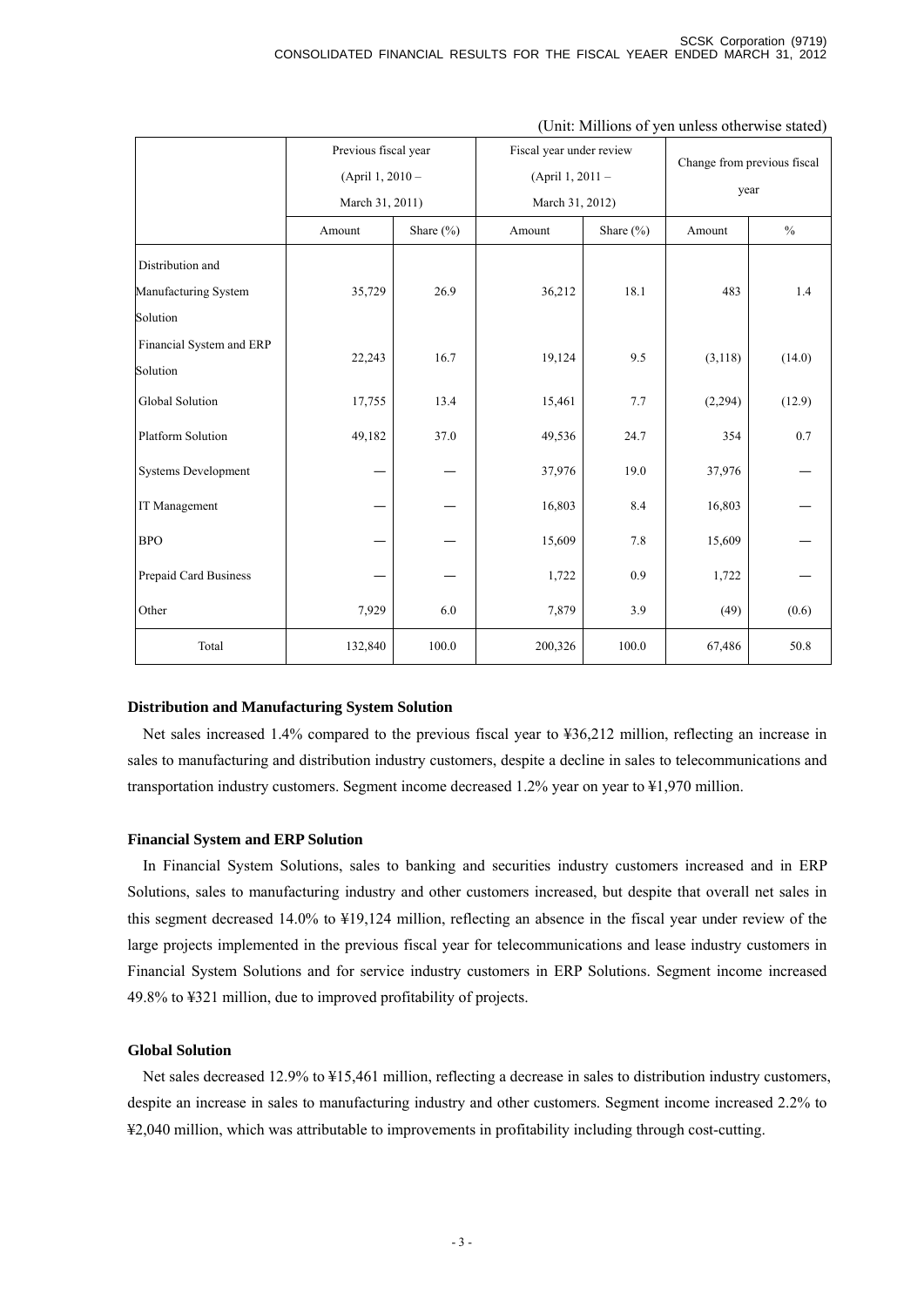### **IT Platform Solution**

Net sales increased 0.7% to ¥49,536 million on an increase in sales to manufacturing and financial industry and other customers, despite a decline in sales to distribution and telecommunication industry customers and others. Segment income increased 10.4% to ¥3,615 million, reflecting improved profitability of projects.

### **Systems Development**

In the fiscal second half after the merger, net sales were ¥37,976 million, on steady sales to life and non-life insurance, manufacturing and telecommunications industry customers and others. Segment income for the same period was ¥3,064 million.

### **IT Management**

In the fiscal second half after the merger, net sales were ¥16,803 million, as a result of a focus on expanding data center and cloud-related business. Segment income for the same period was ¥1,776 million, reflecting efforts to improve profitability.

### **BPO**

In the fiscal second half after the merger, net sales were ¥15,609 million, as a result of favorable sales of verification services and e-commerce fulfillment services. The result was also partly attributable to a decline in sales to financial industry customers. Segment income for the same period was ¥122 million.

### **Prepaid Card Business**

In the fiscal second half after the merger, net sales were ¥1,722 million, on steady sales of card systems. Segment income for the same period was ¥411 million.

### **Other**

Net sales decreased 0.6% compared to the previous fiscal year to ¥7,879 million. Segment income increased 99.1% to ¥460 million.

Net sales for the fiscal year under review classified into Software Development, Information Processing, Packaged Software/Hardware, and Prepaid Card Business were as follows. Figures for the fiscal year under review in these classifications include fiscal second half figures for CSK following the merger, but previousyear figures for comparison purposes do not include CSK figures.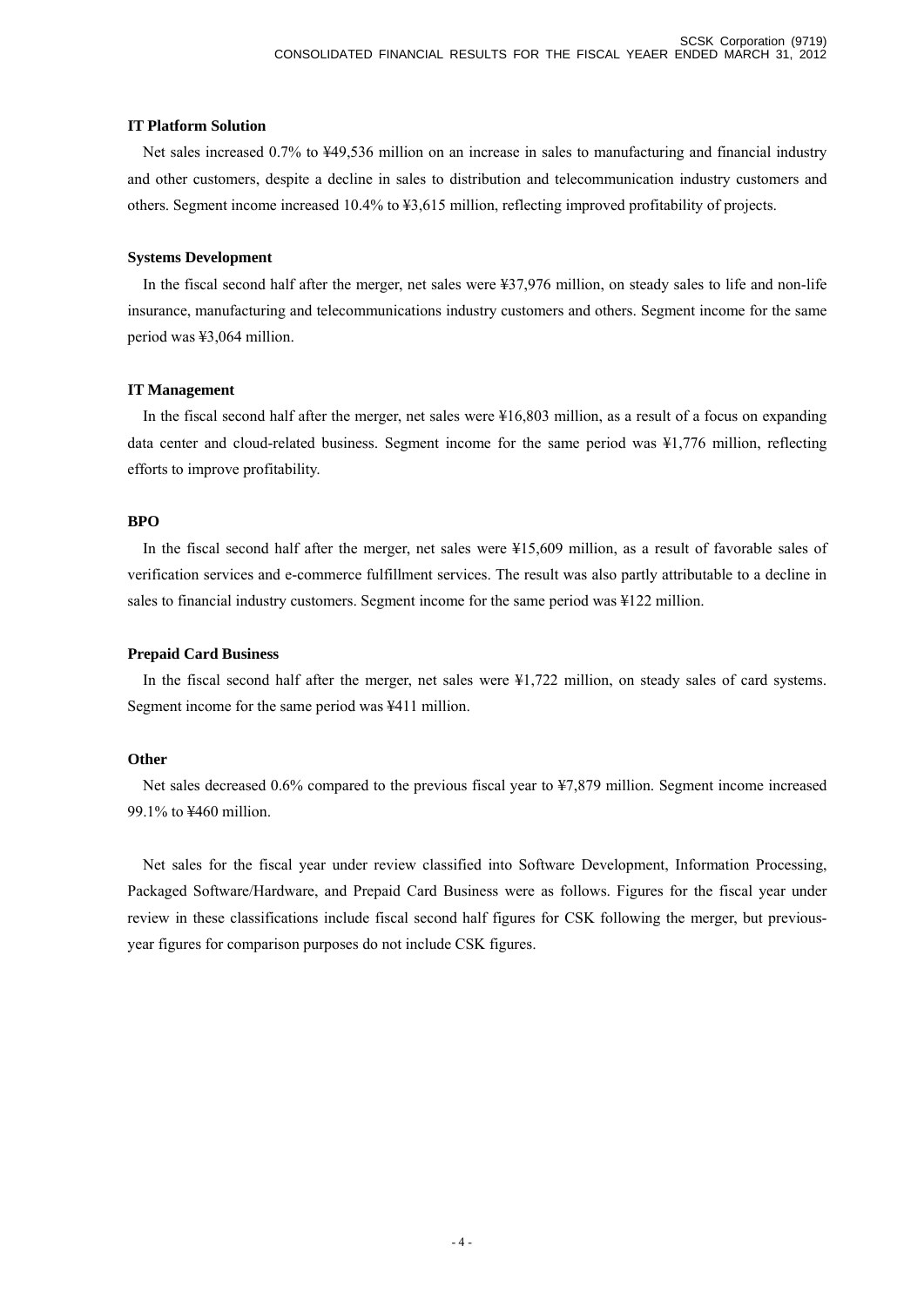|                                | Previous fiscal year<br>(April 1, $2010 -$<br>March 31, 2011) |               | Fiscal year under review<br>(April 1, $2011 -$<br>March 31, 2012) |               | Change from previous fiscal<br>year |               |
|--------------------------------|---------------------------------------------------------------|---------------|-------------------------------------------------------------------|---------------|-------------------------------------|---------------|
|                                | Amount                                                        | Share $(\% )$ | Amount                                                            | Share $(\% )$ | Amount                              | $\frac{0}{0}$ |
| Software Development           | 45,964                                                        | 34.6          | 73,771                                                            | 36.8          | 27,807                              | 60.5          |
| <b>Information Processing</b>  | 37,286                                                        | 28.1          | 70,252                                                            | 35.1          | 32,966                              | 88.4          |
| Packaged Software/<br>Hardware | 49,589                                                        | 37.3          | 54,579                                                            | 27.2          | 4,990                               | 10.1          |
| Prepaid Card Business          |                                                               |               | 1,722                                                             | 0.9           | 1,722                               |               |
| Total                          | 132,840                                                       | 100.0         | 200,326                                                           | 100.0         | 67,486                              | 50.8          |

(Unit: Millions of yen unless otherwise stated)

For each of the sales classifications of Software Development, Information Processing and Packaged Software/Hardware, net sales increased due the increased business scale following the merger with CSK as well as steady performance in business with manufacturing industry customers. Software Development sales increased 60.5% compared to the previous fiscal year to ¥73,771 million. Information Processing sales rose 88.4% to ¥70,252 million. Packaged Software/Hardware increased 10.1% to ¥54,579 million. Prepaid Card Business is the prepaid card business of the former CSK. Its sales in the fiscal year under review were ¥1,722 million.

### **Outlook for the next fiscal year**

Despite the projected full-scale emergence of reconstruction demand and expectations of an economic boost due to fiscal and monetary policy measures, the outlook for the Japanese economy is uncertain. This is because of factors including the projected impact of the appreciation of the yen and downside concerns for overseas economies caused by the European debt crisis, the risk of rising prices of crude oil and other commodities, and uncertainty about meeting summer electricity demand in Japan. It will be necessary to carefully monitor economic trends for the time being.

In the IT services industry, demand for investing in new IT systems for enhancing corporate competitiveness is expected to gradually emerge, as is demand for updating existing IT systems, an activity that companies scaled back on after the financial crisis.

However, according to statistical surveys such as the Bank of Japan's Tankan survey, the amount of IT investment is expected to decrease in the second half of the fiscal year. In such an uncertain business environment, a considerable number of client companies are expected to remain cautious about making investments. The level of IT investment by companies in the next fiscal year is projected to increase, but growth in the IT services market is expected to remain at a low level.

Furthermore, the competitive environment has also intensified due to penetration of IT hardware vendors to IT service field.

As stated above, the operating environment surrounding the IT services industry is expected to remain difficult.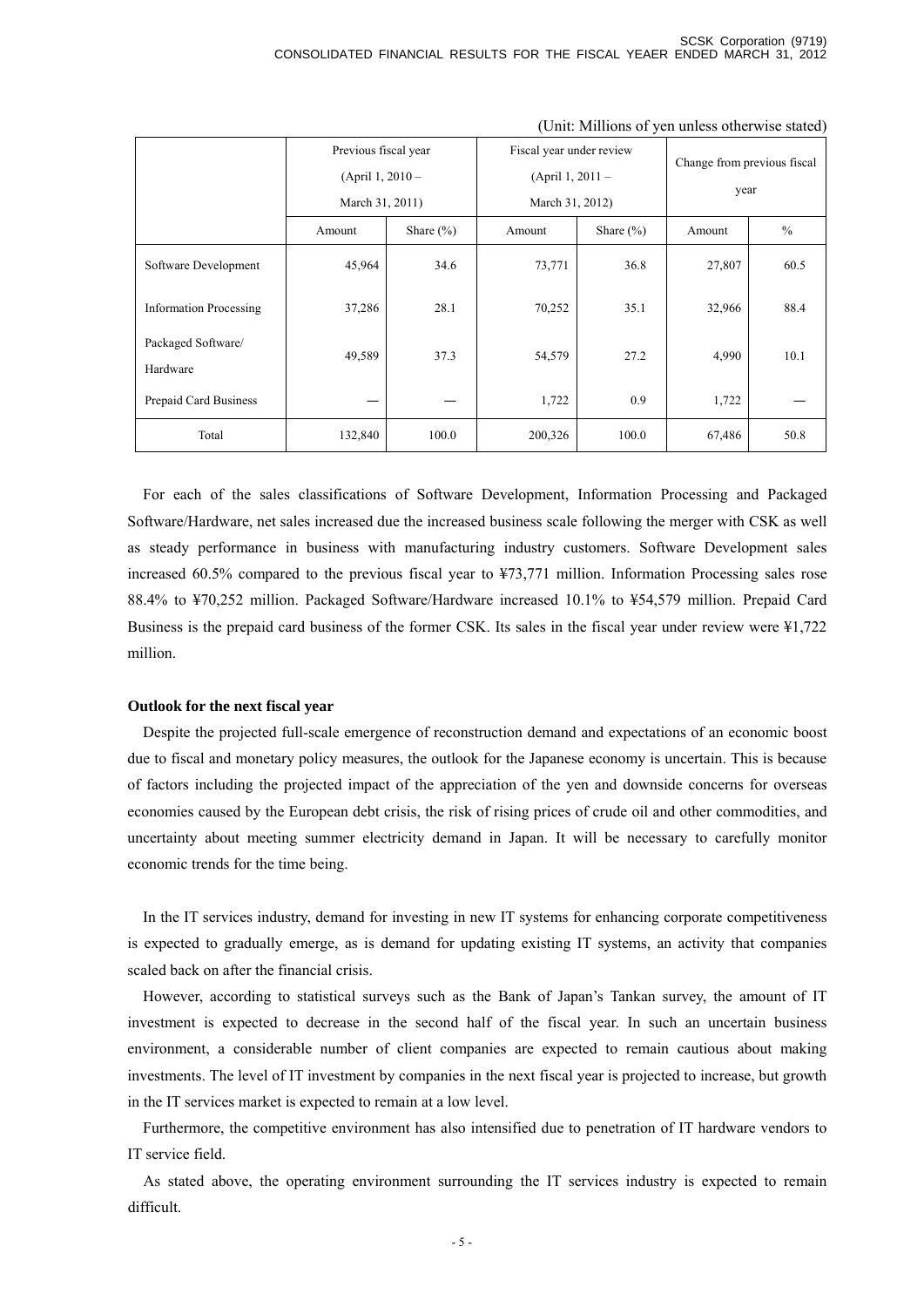Through the merger with CSK, the Group has achieved a substantial expansion in its customer base and become able to provide a full service lineup ranging from systems development, IT hardware and software sales, and infrastructure development and management through to business process outsourcing. In the next fiscal year, SCSK will implement various policies aimed at enhancing profitability, improving operating efficiency and strengthening human resources, based on our business strategies for achieving medium-term growth (see 3. Management Policies (3) Medium-term Business Strategies and Tasks Ahead).

Based on the above outlook and policies, SCSK's consolidated financial forecasts for the fiscal year ended March 31, 2013 are as follows.

|                  | (Unit: Millions of yen unless otherwise stated) |                                                            |  |
|------------------|-------------------------------------------------|------------------------------------------------------------|--|
| Consolidated     |                                                 | Full-year forecast Change from previous fiscal year $(\%)$ |  |
| Net sales        | 280,000                                         | 39.8                                                       |  |
| Operating income | 18,500                                          | 43.6                                                       |  |
| Ordinary income  | 17,800                                          | 6.8                                                        |  |
| Net income       | 15,000                                          | (41.6)                                                     |  |

The above forecasts have been compiled based on information such as economic trends and the market environment as of the date of publication of this document. Actual results may differ from forecasts for a variety of reasons, and forecasts themselves are also subject to change.

### **(2) Analysis of financial position**

### **(Assets, liabilities and net assets)**

### **Assets**

Assets as of March 31, 2012 increased 148.1%, or ¥179,644 million, compared to March 31, 2011 to ¥300,928 million.

The main factor for the increase was the merger with CSK (increased assets by ¥156,357 million).

### **Liabilities**

Liabilities as of March 31, 2012 increased 560.7%, or ¥149,793 million, compared to March 31, 2011 to ¥176,508 million.

The main factor for the increase was the merger with CSK (increased liabilities by  $\frac{1}{4}140,179$  million).

### **Net assets**

Net assets as of March 31, 2012 increased 31.6%, or ¥29,851 million, compared to March 31, 2011 to ¥124,419 million.

### **(Analysis of cash flow)**

Cash and cash equivalents ("cash") as of March 31, 2012 increased ¥37,769 million compared to March 31, 2011 to ¥63,661 million. The increase or decrease in each cash flow type and the main factors for such changes are as follows.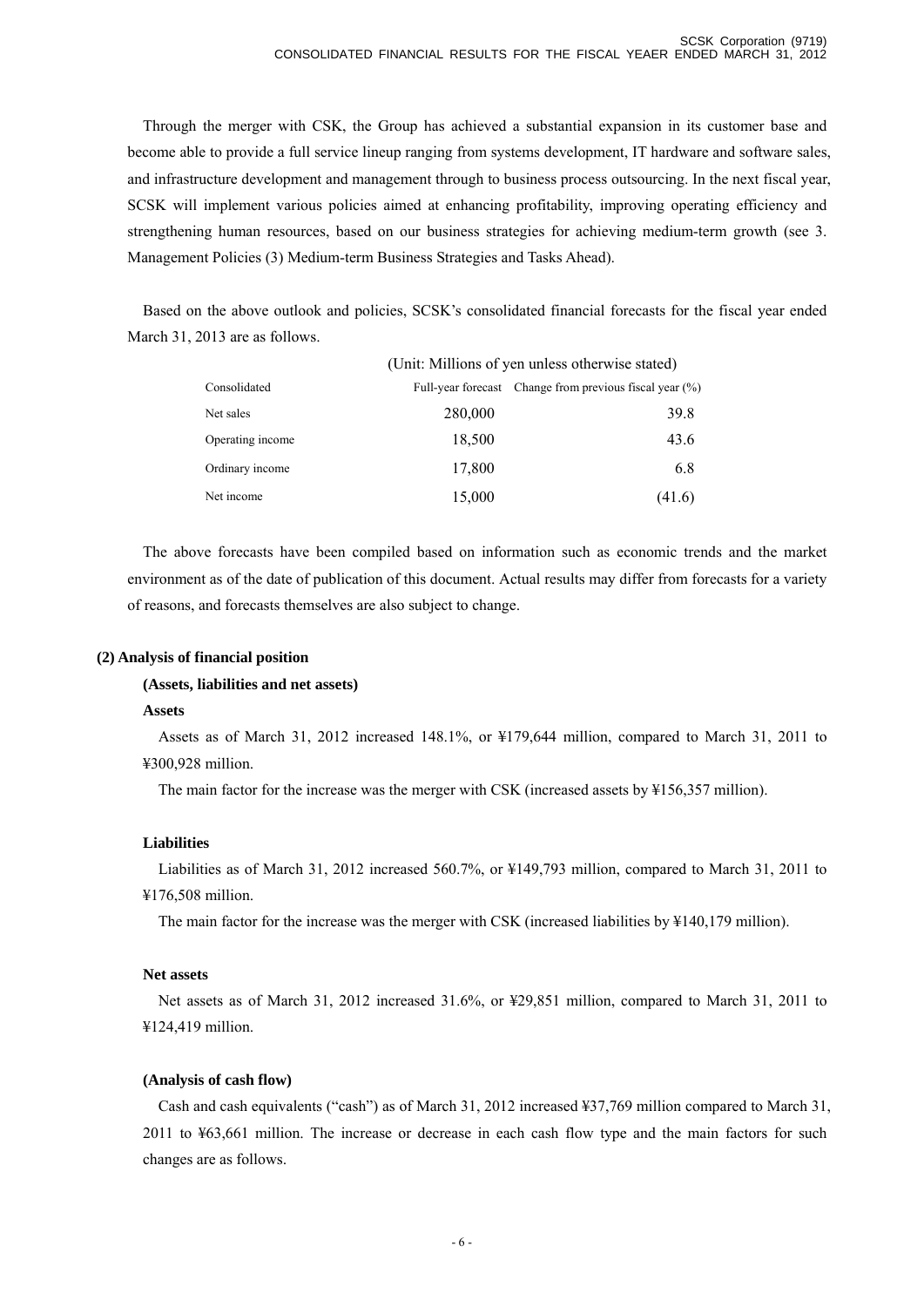### **Cash flow from operating activities**

Net cash provided by operating activities was ¥22,249 million.

 The main cash inflow factors were income before taxes and minority interests of ¥3,761 million, depreciation and amortization expenses of ¥5,035 million, and an increase due to a reduction in inventories. The main cash outflow factors were a decrease in accounts payable of ¥5,075 million and payment of income and other taxes of ¥4,673 million.

### **Cash flow from investing activities**

Net cash used in investing activities was ¥8,112 million.

The main cash inflow factors were proceeds from the withdrawal of investments in an investment partnership of ¥7,834 million. The main cash outflow factors were acquisition of tangible fixed assets of ¥2,911 million, acquisition of software and other intangible fixed assets of ¥2,507 million, and acquisition of investment securities of ¥14,218 million.

### **Cash flow from financing activities**

Net cash used in financing activities was ¥7,965 million.

 The main cash outflow factors were repayment of long-term debt of ¥5,031 million as well as payment of the year-end dividend for the fiscal year ended March 31, 2011 (dividend per share of ¥16) and the interim dividend for the fiscal year ended March 31, 2012 (dividend per share of ¥16) of ¥803 million.

With respect to cash flow for the fiscal year ending March 31, 2013, the Company forecasts net cash provided by operating activities of approximately ¥24.0 billion, due to income before taxes and minority interests, depreciation and amortization expenses and other factors. For cash flow from investing activities, the Company plans to make equipment and other investments for the purpose of enhancing its operating foundation and earnings base. Net cash used in financing activities is projected to be approximately ¥3.6 billion, reflecting scheduled debt repayment of ¥10.0 billion and planned year-end and interim dividends per share of ¥18.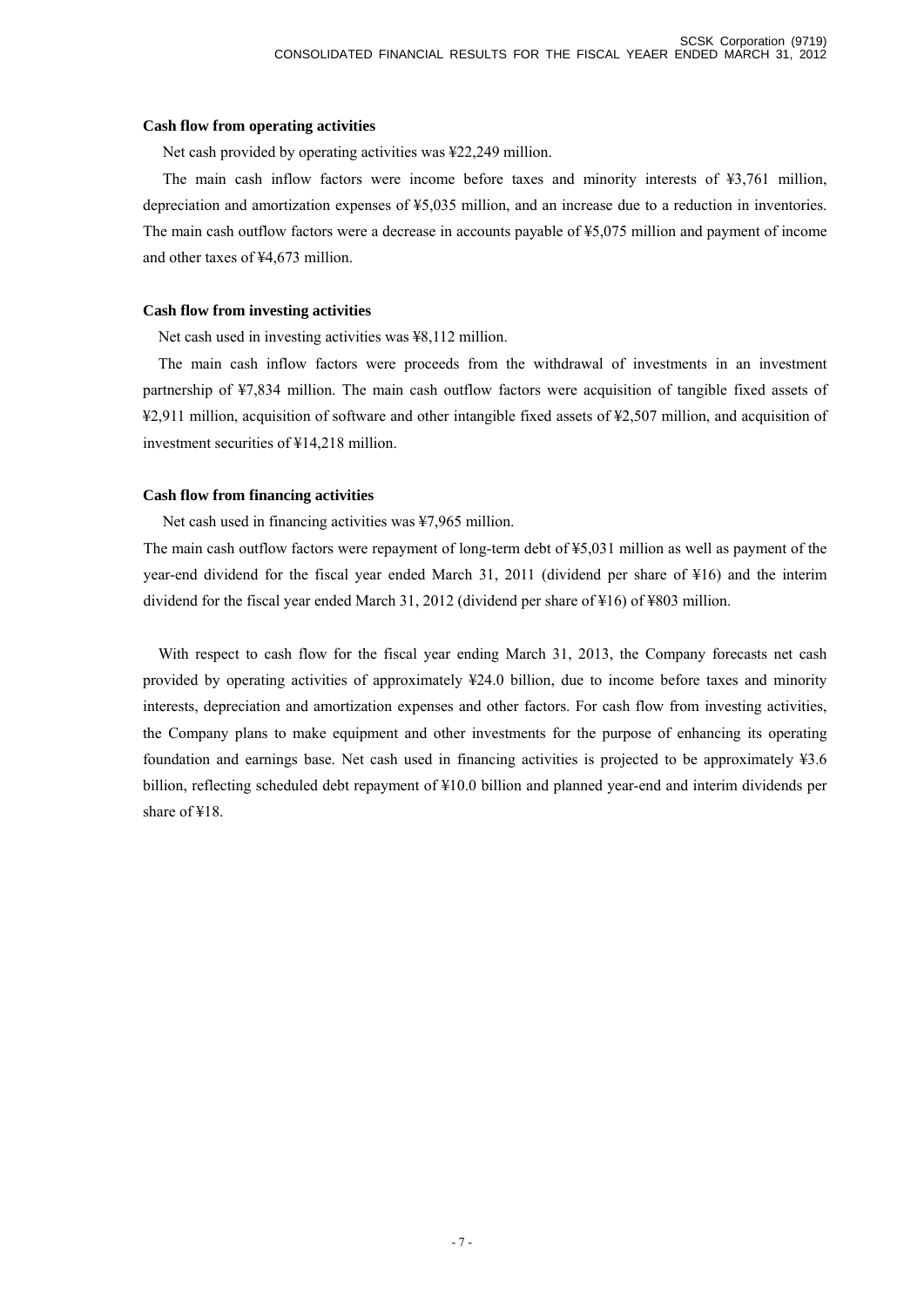### (Reference) Trends in cash-flow related indicators

|                                                        | FY2007  | <b>FY2008</b> | FY2009 | FY2010 | FY2011 |
|--------------------------------------------------------|---------|---------------|--------|--------|--------|
| Equity ratio $(\%)$                                    | 76.6    | 78.5          | 78.5   | 77.6   | 39.6   |
| Equity ratio based on market price $(\% )$             | 82.7    | 49.6          | 57.6   | 47.8   | 45.2   |
| Ratio of interest-bearing debt to cash<br>flow $(\% )$ | 10.6    | 16.8          | 33.3   | 33.3   | 267.3  |
| Interest coverage ratio (times)                        | 1,895.8 | 316.1         | 535.3  | 273.5  | 119.0  |

- Shareholders' equity ratio = Shareholders' equity/total assets
- Shareholders' equity ratio based on market price = Market capitalization/total assets
- Ratio of interest-bearing debt to cash flow = Interest-bearing debt/cash flow
- Interest coverage ratio = Cash flow/interest paid

### Notes:

- 1. All indicators are calculated from consolidated financial results figures.
- 2. Market capitalization is calculated by multiplying the fiscal year-end closing share price and the number of shares issued as of the fiscal year-end (after deducting treasury stock).
- 3. Cash flow is net cash from operating activities.
- 4. Interest-bearing debt is all debt recorded on the consolidated balance sheet on which interest is paid.

# **(3) Basic policy regarding allocation of profits and dividends for fiscal year ended March 31, 2012 and fiscal year ending March 31, 2013**

The Company adopts the basic principle of providing stable dividends after comprehensive consideration of its financial position, earnings trends, the dividend payout ratio, internal reserves for future business investment and other factors, and intends to provide returns to shareholders in accordance with the expansion of its business on a consolidated basis.

The Company takes the basic policy of payment of dividends from retained earnings twice a year, an interim dividend and a year-end dividend. Both of these dividends are decided by the Board of Directors.

Furthermore, the Company sees share repurchases as one way of returning profits to shareholders, and will consider them along with returns of profits through dividends, while taking into consideration share price trends and other factors.

Based on the above policy, the Company plans to pay a year-end dividend per share of ¥16 in respect of the fiscal year ended March 31, 2012. For dividend forecasts for the fiscal year ending March 31, 2013, please see 2. Dividends.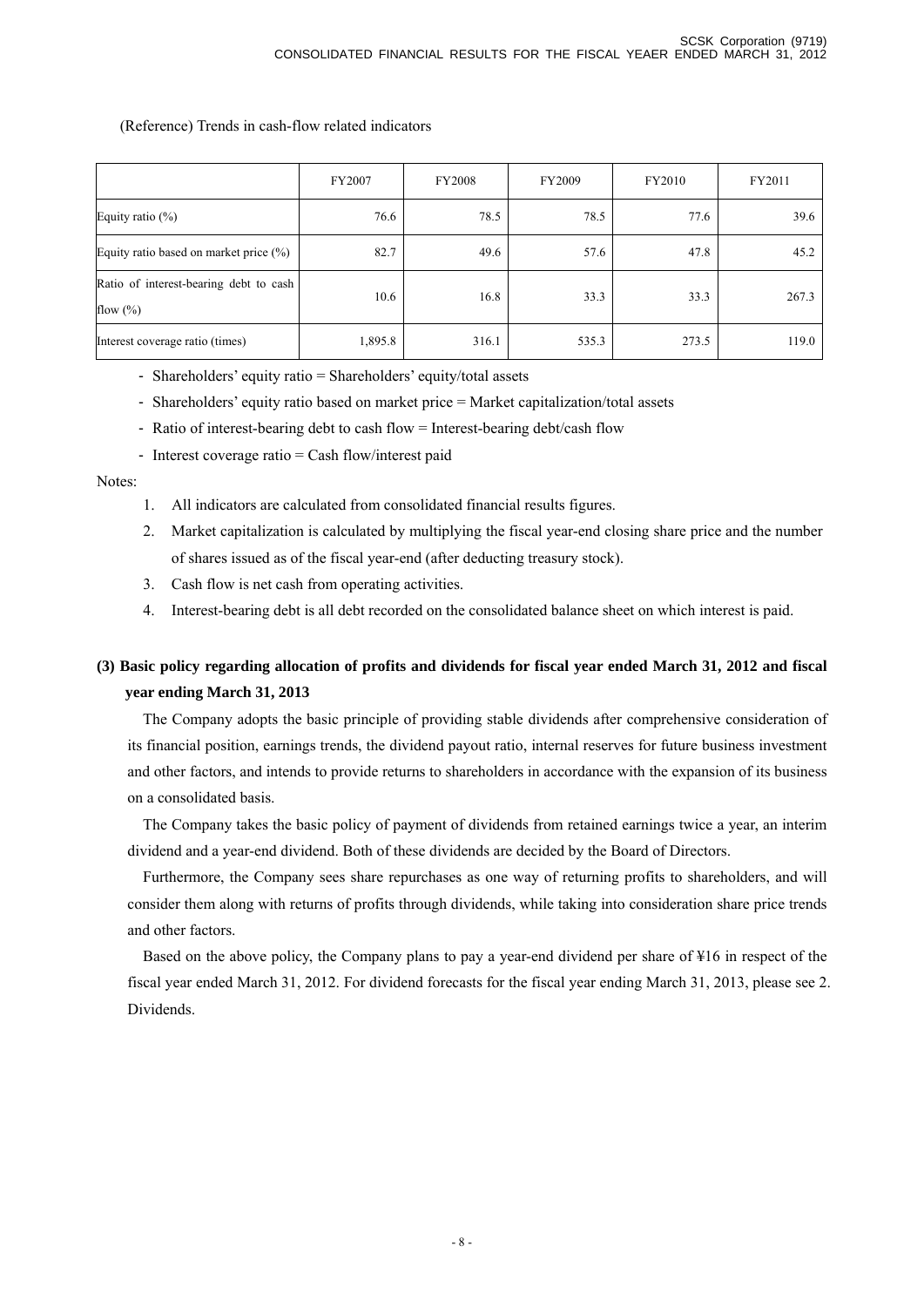# **2. Overview of the Group**

The SCSK Group consists of 26 consolidated subsidiaries and 6 equity-method affiliates, and engages in business in Distribution and Manufacturing System Solution, Financial System and ERP Solution, Global Solution, IT Platform Solution, Systems Development, IT Management, BPO, and Prepaid Card Business. SCSK's parent company Sumitomo Corporation is a major customer.

SCSK Group's business segments and major subsidiaries and affiliates are as in the below chart.



Note: In each segment except for Prepaid Card Business, the Company and its Group companies engage in business directly with customers, while also conducting business that complements intra-Group functions.

(Listed consolidated subsidiaries) JIEC Co., Ltd. VERISERVE Corporation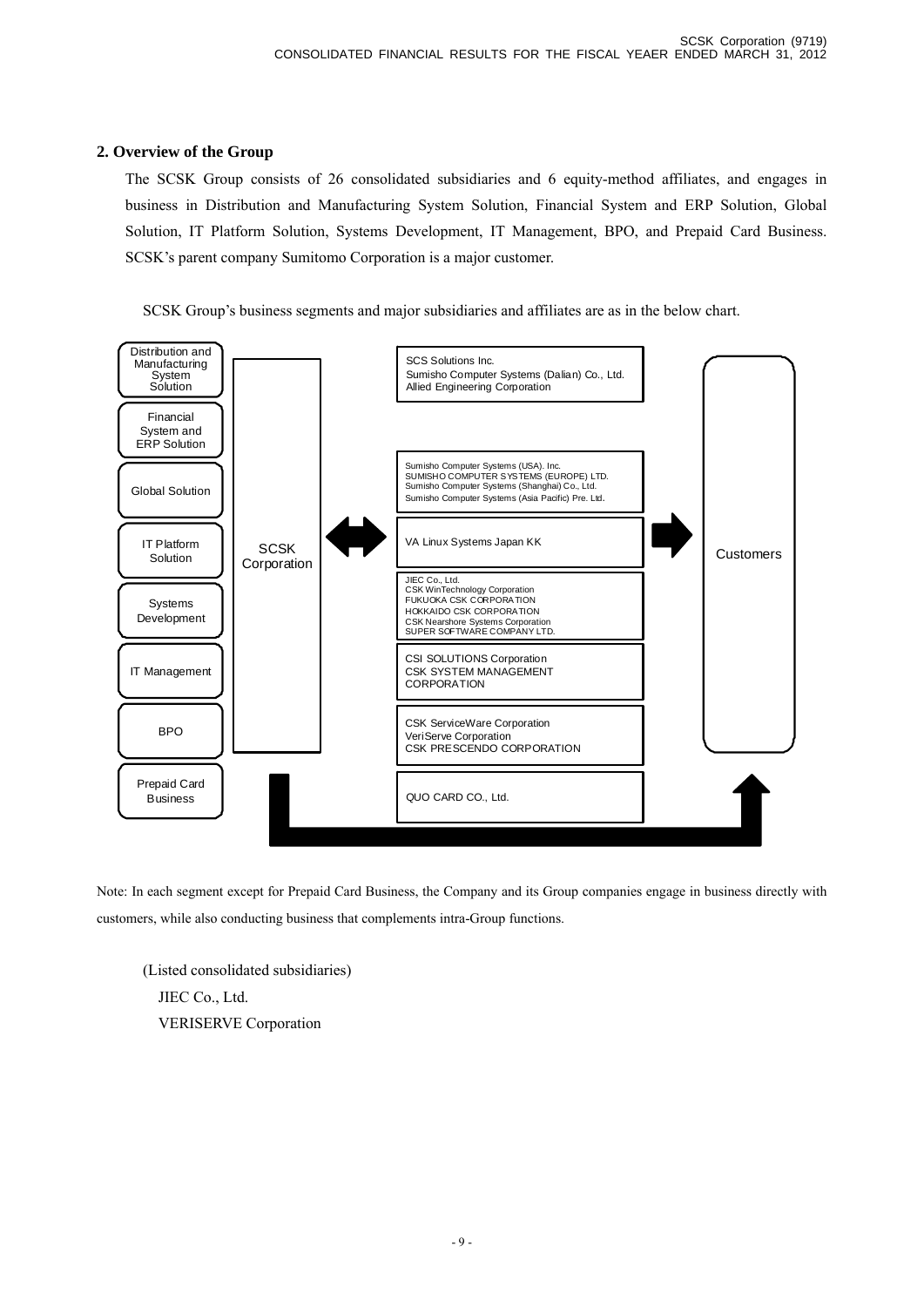# **3. Management Policies**

# **(1) Basic Policy**

The Group's management philosophy consists of its mission to "create our future of dreams," and promises to "respect each other," "provide excellent service utilizing reliable technology," and "sustain growth from a global and future perspective."

Based on this management philosophy, each executive and employee of the Group will aim to develop trust with client companies and continue to achieve growth from global and future perspectives. At the same time, all members of the Group will work together with client companies, shareholders and all stakeholders to generate new value, aiming to create our future of dreams.

# **(2) Management Goals**

At the present time, SCSK Group has identified the following important management goals from the perspective of ensuring stable growth in corporate value through continued business expansion.

(1) Increase operating income

(2) Improve operating margins and ROE

# **(3) Medium-term Business Strategies and Tasks Ahead**

# **1. Business environment outlook**

Japan's IT services industry continues to see intense competition, with client companies remaining cautious about IT investment due to the slowdown in the domestic economy and other factors.

However, IT systems at companies are recognized as important and indispensable business infrastructure for corporate activities, and the skill with which it is used has a direct impact on companies' performance. Demand continues to rise for IT investment for corporate growth, and needs for IT investment have been diversifying from mere cost reduction into the following areas:

- ・Movement from "ownership" to "usage" as exemplified by the cloud solutions(needs for a shift toward services)
- ・Needs for global support from an IT perspective in line with client companies' overseas expansion
- ・Needs to reform sales, marketing and other business processes using IT

Whether the Group can respond appropriately to these needs of companies will be a factor that will differentiate it from competitors in the IT services industry. At the same time, the Group is required to have the ability to clearly explain the benefits for client companies with respect to making IT investments in a difficult environment.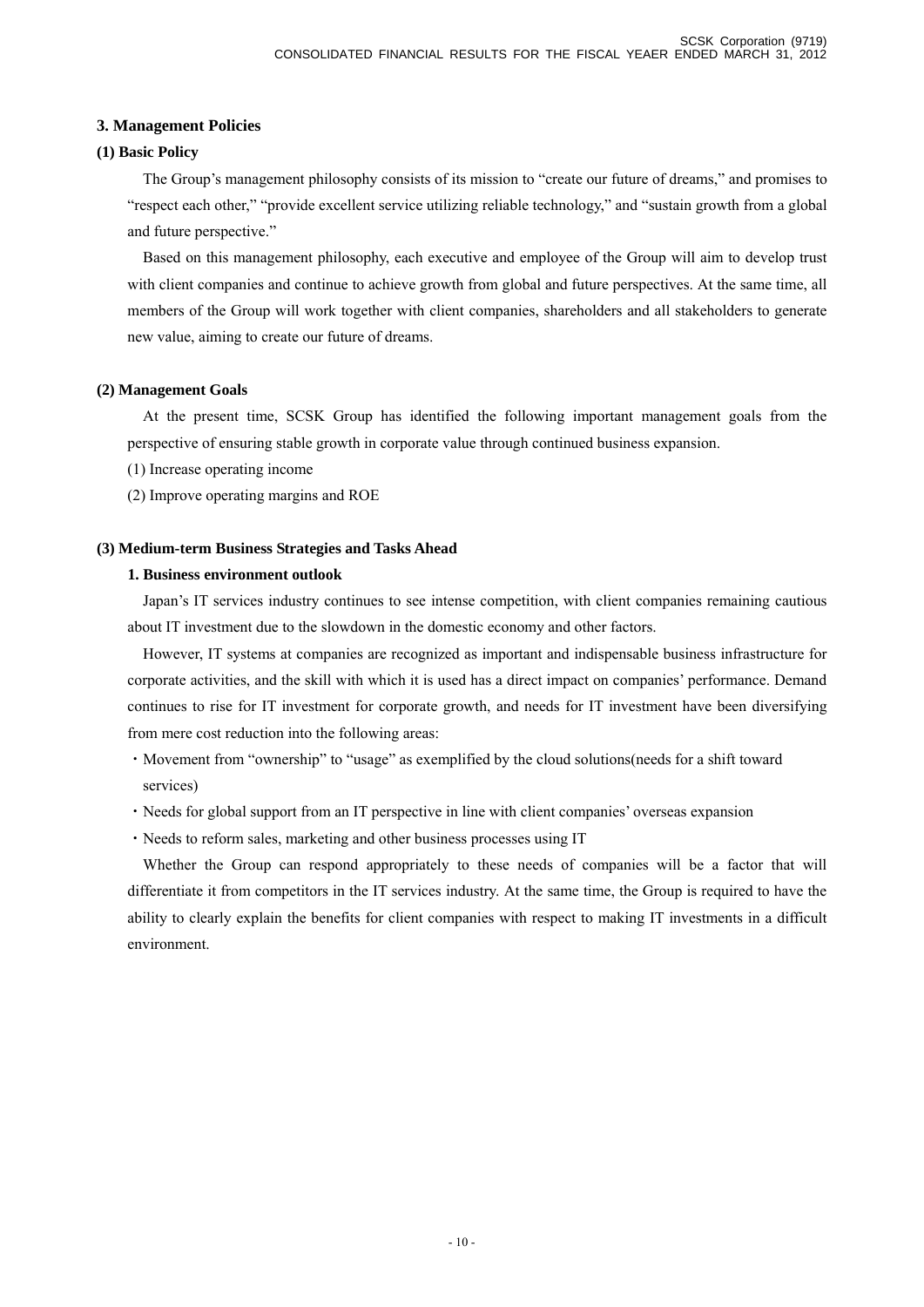### **2. Medium-term management tasks and business strategy**

In such an environment, the Company merged with CSK on October 1, 2011, reinforcing its customer base, expanding its range of services, and strengthening its operating foundation including by enhancing human resources. Using this robust operating foundation, the Company is targeting continued growth by capturing diversifying customer needs and providing optimal services for client companies.

Specifically, in business plan for the new entity announced in October 2011, the Company outlined the following basic strategies for achieving growth over the medium term: 1) pursue cross selling; 2) strengthen cloud solution business; and 3) expand global solution business. At the same time, the Company identified improving the efficiency of business and business processes as the strategy for enhancing our earnings foundation. Going forward SCSK intends to vigorously pursue these strategies with specific policies for their achievement.

### **1) Pursue cross selling**

As a result of the merger in the fiscal year under review, the Company became able to provide a full service lineup ranging from systems development, IT hardware and software sales, and infrastructure development and management through to business process outsourcing, and its customer base broadened substantially. The Company will endeavor to promptly achieve concrete synergies from the merger and expand and enhance our earnings base, by pursuing cross selling, or providing multiple diverse services, to this broadened customer base.

### **2) Expand cloud solution business**

We will endeavor to broaden the scope of our cloud-related business by offering the kind of "usage-type" services truly needed by client companies, using and combining our portfolio of 10 datacenters in Japan and the application know-how, business process expertise, and intellectual property such as ERP software accumulated in our business to date.

### **3) Expand global solution business**

Many Japanese companies are currently actively expanding their business overseas, and are required to optimize their global IT systems and provide 'Japan-quality' services and so forth overseas. In its operations to date, the Company has been supporting the global development of many client companies, including Sumitomo Corporation. Using this track record, the Company intends to support client companies as they develop their business globally, and by doing so further increase profits.

Meanwhile, in order to develop a system for appropriately supporting the global development of our client companies, the Company will simultaneously upgrade human resource hiring and development, enhance overseas subsidiary and office functions, and improve support systems.

At the same time as executing these basic strategies, the Company will work to further enhance its earnings base by pursuing improved business and business process efficiency, while also aiming to become a truly topclass company by continuing to develop and improve internal administration systems, including internal controls, risk management, compliance and security management for the Group as a whole.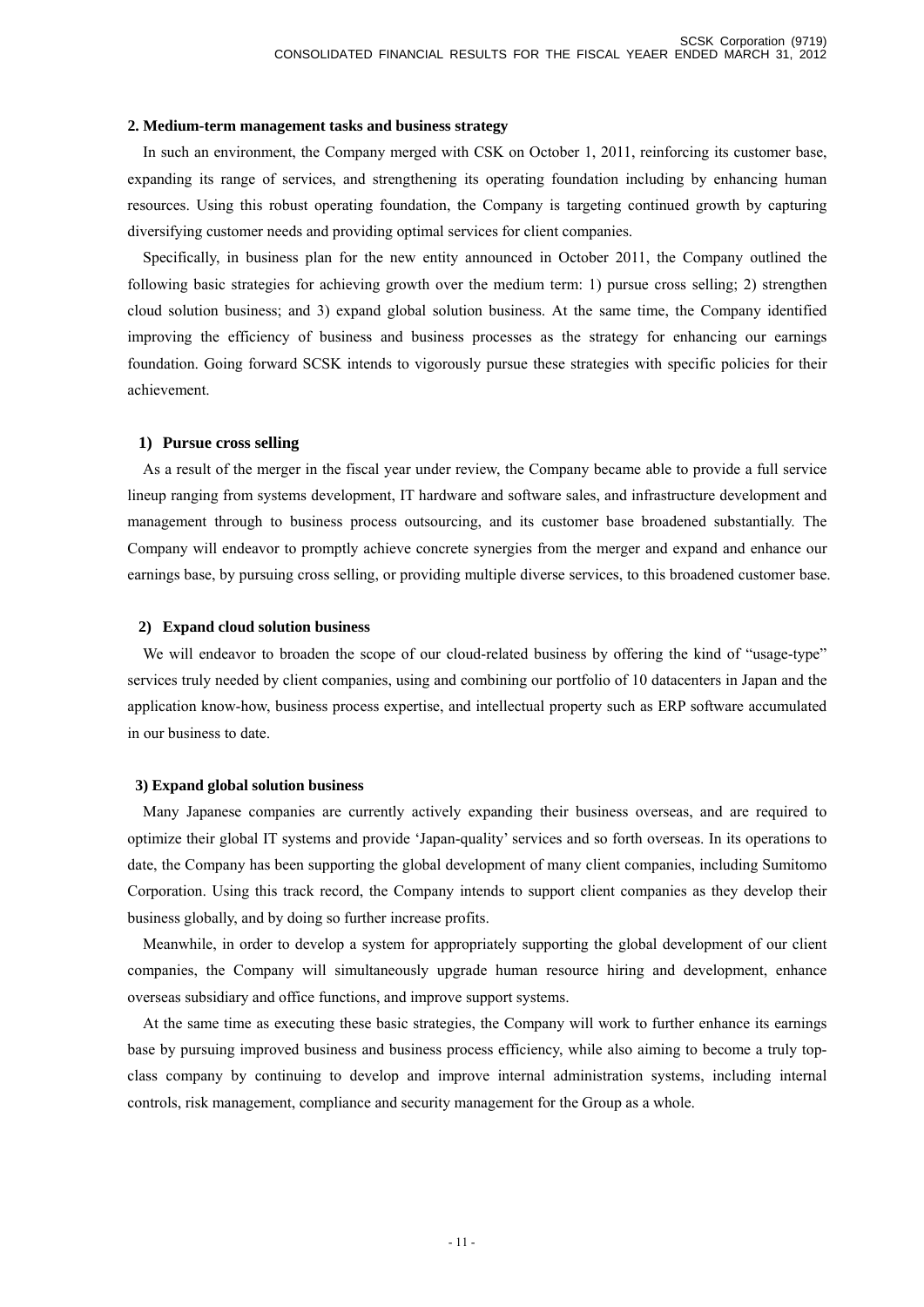# **4. Consolidated Financial Statements**

# **(1) Consolidated Balance Sheets**

|                                         |                     | (Unit: Millions of Yen) |
|-----------------------------------------|---------------------|-------------------------|
|                                         | As of Mar. 31, 2011 | As of Mar. 31, 2012     |
| <b>ASSETS</b>                           |                     |                         |
| Current assets                          |                     |                         |
| Cash and deposits                       | 6,003               | 28,158                  |
| Notes and accounts receivable-trade     | 29,810              | 55,942                  |
| Lease receivables and investment assets | 674                 | 868                     |
| Short-term investment securities        | 10,211              | 1,599                   |
| Operational investment securities       |                     | 35,787                  |
| Merchandise and finished goods          | 2,871               | 2,923                   |
| Work in process                         | 136                 | 619                     |
| Raw materials and supplies              | 17                  | 33                      |
| Deferred tax assets                     | 1,698               | 6,318                   |
| Short-term loans receivable             | $\boldsymbol{0}$    | 17,275                  |
| Deposits paid                           | 9,688               | 36,802                  |
| Other                                   | 4,012               | 11,700                  |
| Allowance for doubtful accounts         | (3)                 | (10, 818)               |
| Total current assets                    | 65,122              | 187,212                 |
| Noncurrent assets                       |                     |                         |
| Property, plant and equipment           |                     |                         |
| Buildings and structures, net           | 14,208              | 25,753                  |
| Tools, furniture and fixtures, net      | 3,107               | 4,842                   |
| Land                                    | 14,667              | 19,614                  |
| Lease assets, net                       | 782                 | 2,453                   |
| Construction in progress                | 112                 | 1,041                   |
| Others, net                             |                     | 3                       |
| Total property, plant and equipment     | 32,879              | 53,708                  |
| Intangible assets                       |                     |                         |
| Goodwill                                | 412                 | 454                     |
| Other                                   | 5,874               | 7,229                   |
| Total intangible assets                 | 6,286               | 7,683                   |
| Investments and other assets            |                     |                         |
| Investment securities                   | 11,374              | 15,944                  |
| Long-term prepaid expenses              | 1,266               | 2,203                   |
| Lease and guarantee deposits            | 2,958               | 6,580                   |
| Deferred tax assets                     | 49                  | 25,768                  |
| Other                                   | 1,484               | 2,166                   |
| Allowance for doubtful accounts         | (138)               | (340)                   |
| Total investments and other assets      | 16,995              | 52,323                  |
| Total noncurrent assets                 | 56,161              | 113,715                 |
| Total assets                            | 121,284             | 300,928                 |
|                                         |                     |                         |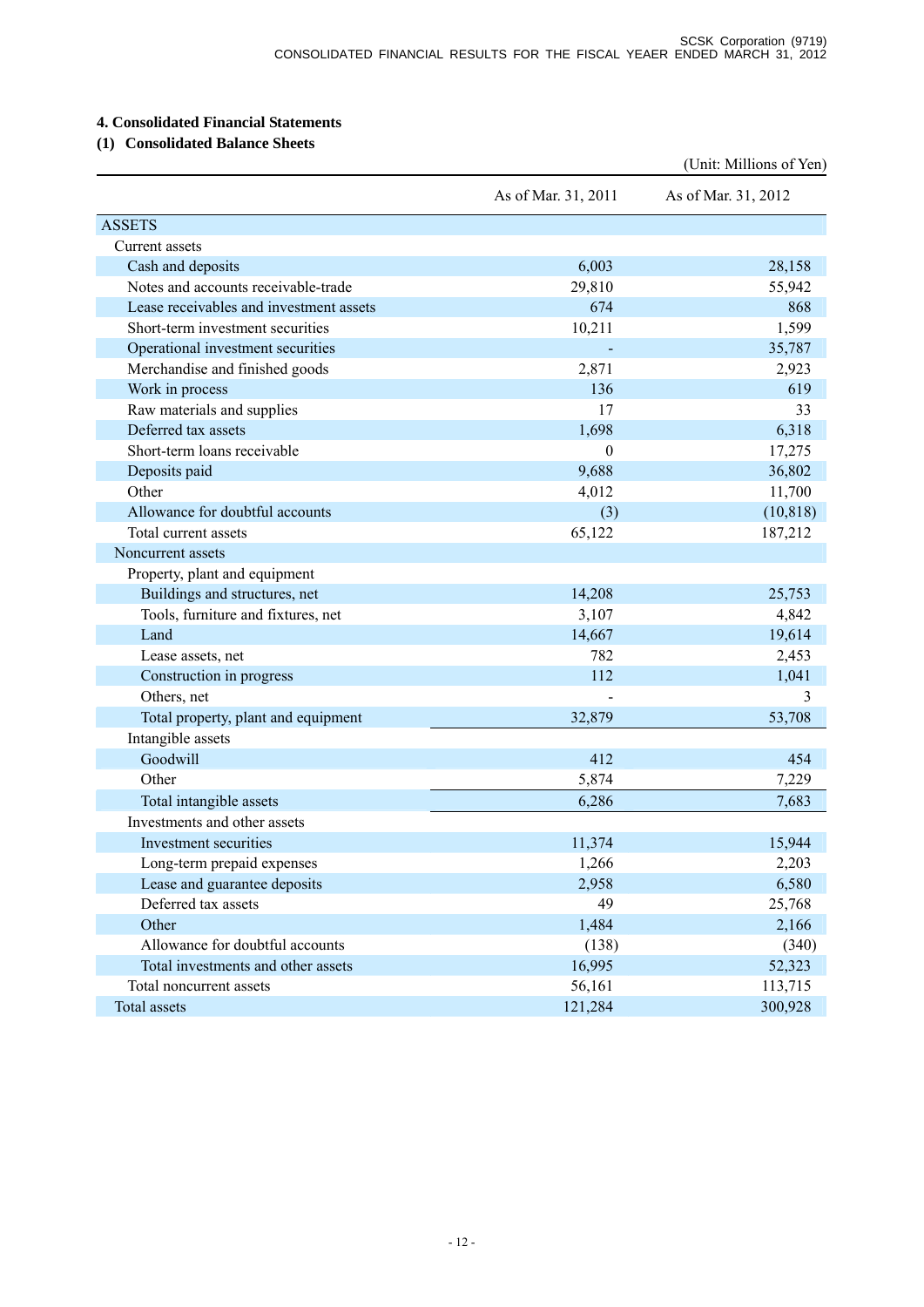|                                                       |                     | (Unit: Millions of Yen) |
|-------------------------------------------------------|---------------------|-------------------------|
|                                                       | As of Mar. 31, 2011 | As of Mar. 31, 2012     |
| <b>LIABILITIES</b>                                    |                     |                         |
| <b>Current liabilities</b>                            |                     |                         |
| Notes and accounts payable-trade                      | 10,163              | 16,270                  |
| Current portion of long-term loans payable            |                     | 10,000                  |
| Lease obligations                                     | 851                 | 1,706                   |
| Income taxes payable                                  | 1,859               | 579                     |
| Provision for bonuses                                 | 1,829               | 5,753                   |
| Provision for directors' bonuses                      | 45                  | 66                      |
| Provision for loss on construction contracts          | 28                  | 261                     |
| Deposits received of prepaid cards                    |                     | 59,220                  |
| Other                                                 | 8,657               | 28,688                  |
| Total current liabilities                             | 23,435              | 122,548                 |
| Noncurrent liabilities                                |                     |                         |
| Bonds with subscription rights to shares              |                     | 35,000                  |
| Long-term loans payable                               |                     | 9,860                   |
| Lease obligations                                     | 1,509               | 2,910                   |
| Deferred tax liabilities                              | 255                 |                         |
| Provision for retirement benefits                     | 105                 | 4,190                   |
| Provision for directors' retirement benefits          | 27                  | 53                      |
| Asset retirement obligations                          | 887                 | 1,341                   |
| Long-term lease and guarantee deposited               | 482                 | 515                     |
| Other                                                 | 12                  | 88                      |
| Total noncurrent liabilities                          | 3,280               | 53,960                  |
| <b>Total liabilities</b>                              | 26,715              | 176,508                 |
| <b>NET ASSETS</b>                                     |                     |                         |
| Shareholders' equity                                  |                     |                         |
| Capital stock                                         | 21,152              | 21,152                  |
| Capital surplus                                       | 31,299              | 33,152                  |
| Retained earnings                                     | 50,373              | 73,554                  |
| Treasury stock                                        | (8,717)             | (8,690)                 |
| Total shareholders' equity                            | 94,108              | 119,168                 |
| Accumulated other comprehensive income                |                     |                         |
| Valuation difference on available-for-sale securities | 862                 | 787                     |
| Deferred gains or losses on hedges                    | (81)                | (27)                    |
| Foreign currency translation adjustment               | (727)               | (738)                   |
| Total accumulated other comprehensive income          | 52                  | 21                      |
| Subscription rights to shares                         | 197                 | 190                     |
| Minority interests                                    | 209                 | 5,039                   |
| Total net assets                                      | 94,568              | 124,419                 |
| Total liabilities and net assets                      | 121,284             | 300,928                 |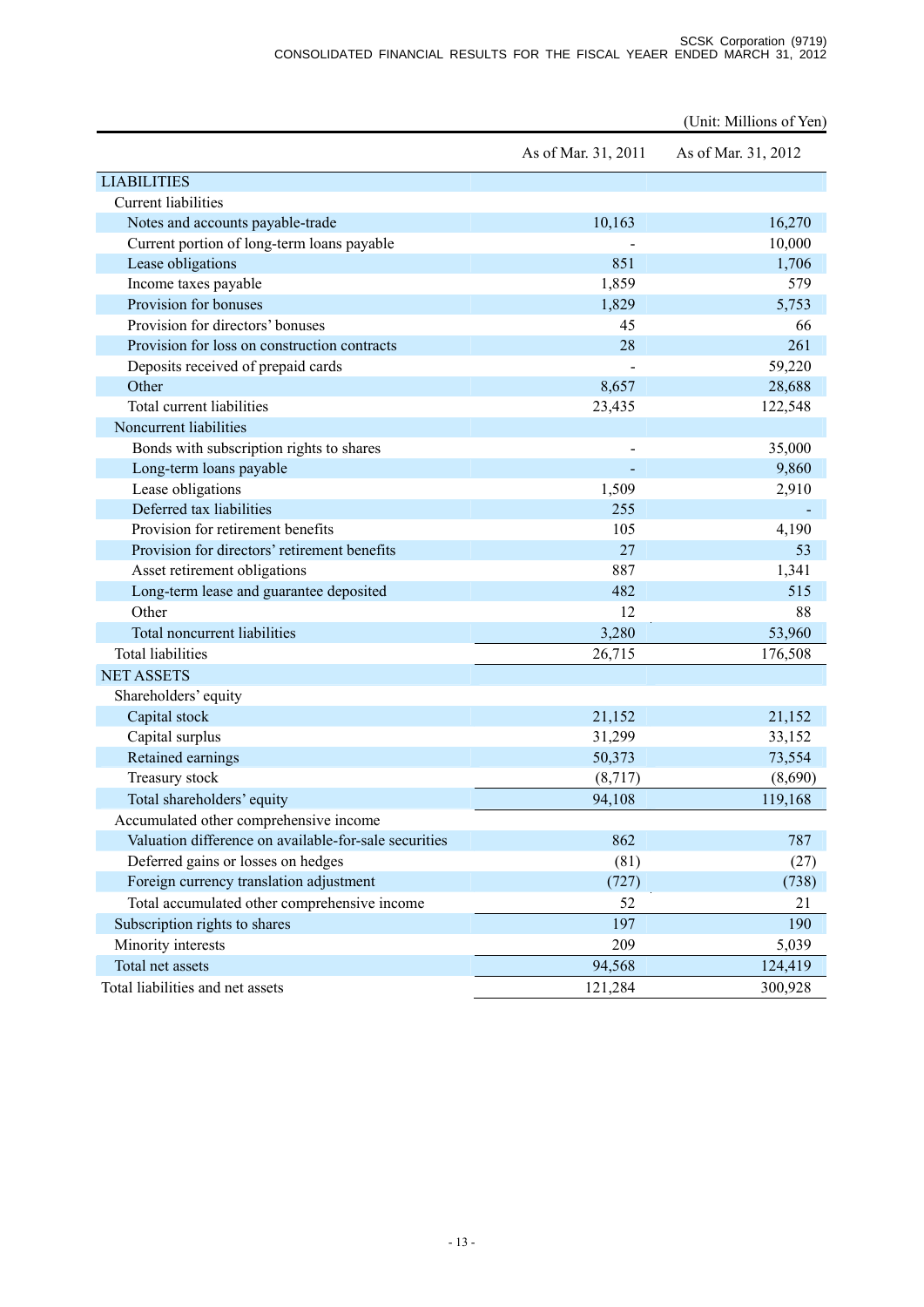# **(2) Consolidated Statements of Income and Comprehensive Income Consolidated Statements of Income**

|                                                      |                                       | (Unit: Millions of Yen)               |
|------------------------------------------------------|---------------------------------------|---------------------------------------|
|                                                      | From Apr. 1, 2010<br>to Mar. 31, 2011 | From Apr. 1, 2011<br>to Mar. 31, 2012 |
| Net sales                                            | 132,840                               | 200,326                               |
| Cost of sales                                        | 103,792                               | 153,956                               |
| Gross profit                                         | 29,048                                | 46,370                                |
| Selling, general and administrative expenses         | 21,971                                | 33,490                                |
| Operating income                                     | 7,076                                 | 12,879                                |
| Non-operating income                                 |                                       |                                       |
| Interest income                                      | 135                                   | 158                                   |
| Dividends income                                     | 55                                    | 83                                    |
| Equity in earnings of affiliates                     | 163                                   | 232                                   |
| Gain on investments in partnership                   |                                       | 3,592                                 |
| Hoard profit of prepaid card                         |                                       | 590                                   |
| Other                                                | 91                                    | 160                                   |
| Total non-operating income                           | 446                                   | 4,818                                 |
| Non-operating expenses                               |                                       |                                       |
| Interest expenses                                    | 25                                    | 195                                   |
| Loss on investments in partnership                   | 98                                    |                                       |
| Loss on valuation of investment securities           |                                       | 154                                   |
| Settlement package                                   | 19                                    | 260                                   |
| Foreign exchange losses                              | 23                                    | 35                                    |
| Retirement benefit expenses                          |                                       | 130                                   |
| Other                                                | 11                                    | 264                                   |
| Total non-operating expenses                         | 179                                   | 1,039                                 |
| Ordinary income                                      | 7,343                                 | 16,659                                |
| Extraordinary income                                 |                                       |                                       |
| Gain on sales of noncurrent assets                   | $\mathbf{1}$                          | 5                                     |
| Gain on sales of investment securities               | 508                                   | 19                                    |
| Gain on sales of subsidiaries and affiliates' stocks |                                       | 101                                   |
| Gain on sales of memberships                         |                                       | 10                                    |
| Gain on reversal of subscription rights to shares    | 5                                     | 7                                     |
| Total extraordinary income                           | 516                                   | 146                                   |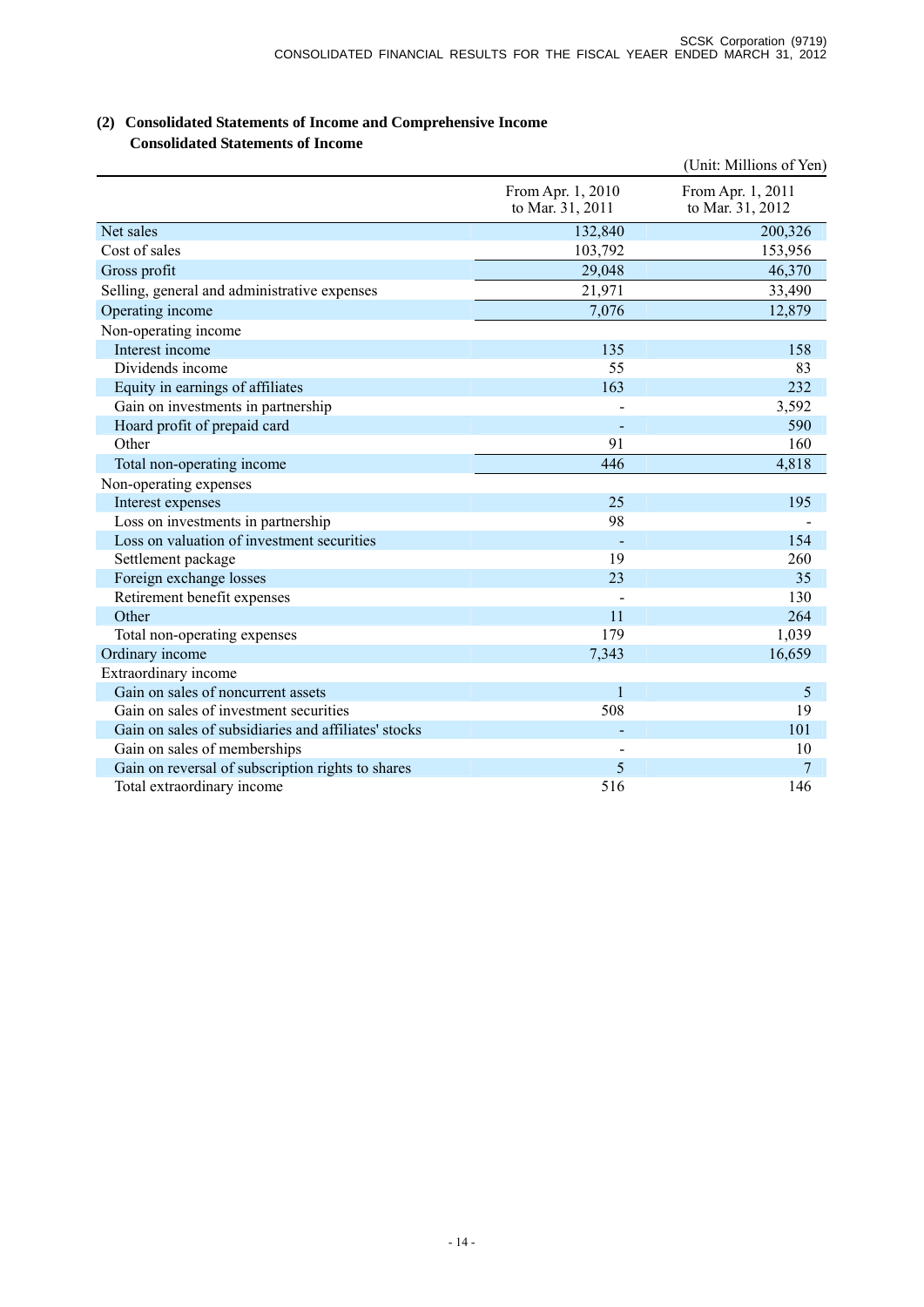#### SCSK Corporation (9719) CONSOLIDATED FINANCIAL RESULTS FOR THE FISCAL YEAER ENDED MARCH 31, 2012

|                                                                                           |                                       | (Unit: Millions of Yen)               |
|-------------------------------------------------------------------------------------------|---------------------------------------|---------------------------------------|
|                                                                                           | From Apr. 1, 2010<br>to Mar. 31, 2011 | From Apr. 1, 2011<br>to Mar. 31, 2012 |
| <b>Extraordinary loss</b>                                                                 |                                       |                                       |
| Loss on retirement of noncurrent assets                                                   | 110                                   | 556                                   |
| Loss on sales of noncurrent assets                                                        | 3                                     | 13                                    |
| Non recurring depreciation on software                                                    | 28                                    | 344                                   |
| Impairment loss                                                                           |                                       | 2,170                                 |
| Loss on sales of investment securities                                                    | 189                                   | 8                                     |
| Loss on valuation of investment securities                                                |                                       | 16                                    |
| Loss on sales of stocks of subsidiaries and affiliates                                    |                                       | 1                                     |
| Loss on sales of membership                                                               | 6                                     | $\theta$                              |
| Loss on valuation of membership                                                           | 44                                    | 18                                    |
| Office transfer related expenses                                                          | 481                                   |                                       |
| Loss on adjustment for changes of accounting standard<br>for asset retirement obligations | 40                                    |                                       |
| Merger expenses                                                                           |                                       | 207                                   |
| Loss on pension investment                                                                |                                       | 5,464                                 |
| Reorganization expenses of personnel matters system                                       |                                       | 4,240                                 |
| Total extraordinary loss                                                                  | 905                                   | 13,043                                |
| Income before income taxes and minority interests                                         | 6,954                                 | 3,761                                 |
| Income taxes — current                                                                    | 2,828                                 | 897                                   |
| Income taxes — deferred                                                                   | 334                                   | (22, 784)                             |
| Total income taxes                                                                        | 3,163                                 | (21, 887)                             |
| Income before minority interests                                                          | 3,791                                 | 25,649                                |
| Minority interests in gain (loss)                                                         | (11)                                  | (19)                                  |
| Net income                                                                                | 3,803                                 | 25,669                                |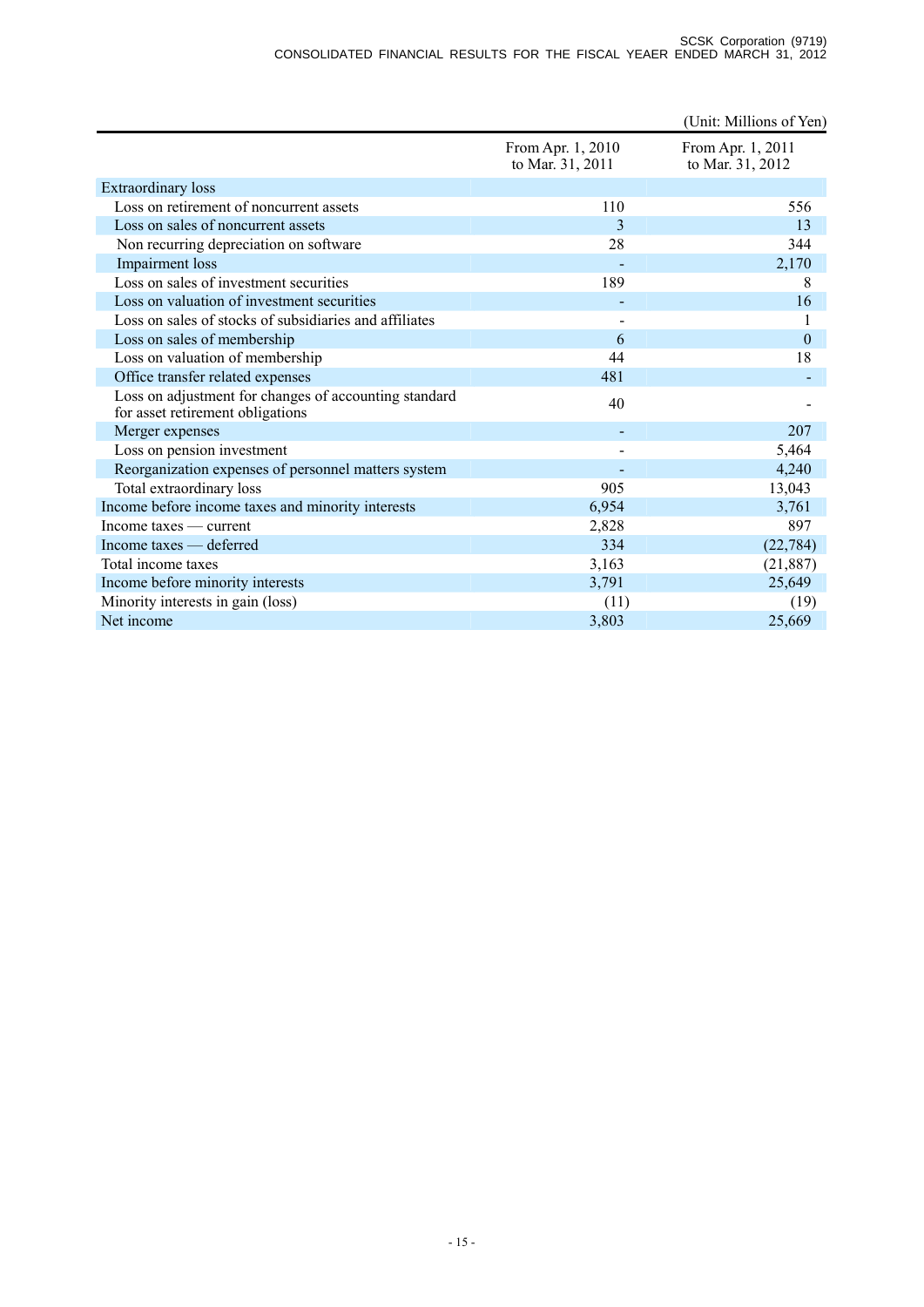# **Consolidated Statements of Comprehensive Income**

|                                                                                        |                                       | (Unit: Millions of Yen)               |
|----------------------------------------------------------------------------------------|---------------------------------------|---------------------------------------|
|                                                                                        | From Apr. 1, 2010<br>to Mar. 31, 2011 | From Apr. 1, 2011<br>to Mar. 31, 2012 |
| Income before minority interests                                                       | 3,791                                 | 25,649                                |
| Other comprehensive income                                                             |                                       |                                       |
| Valuation difference on available-for-sale securities                                  | (117)                                 | (91)                                  |
| Deferred gains or losses on hedges                                                     | (79)                                  | 54                                    |
| Foreign currency translation adjustment                                                | (159)                                 | (8)                                   |
| Share of other comprehensive income of associates<br>accounted for using equity method | (1)                                   | 17                                    |
| Total other comprehensive income                                                       | (358)                                 | (28)                                  |
| Comprehensive income                                                                   | 3,432                                 | 25,621                                |
| (Comprehensive income attributable to)                                                 |                                       |                                       |
| Comprehensive income attributable to owners of the<br>parent                           | 3,444                                 | 25,642                                |
| Comprehensive income attributable to minority interests                                | (11)                                  | (20)                                  |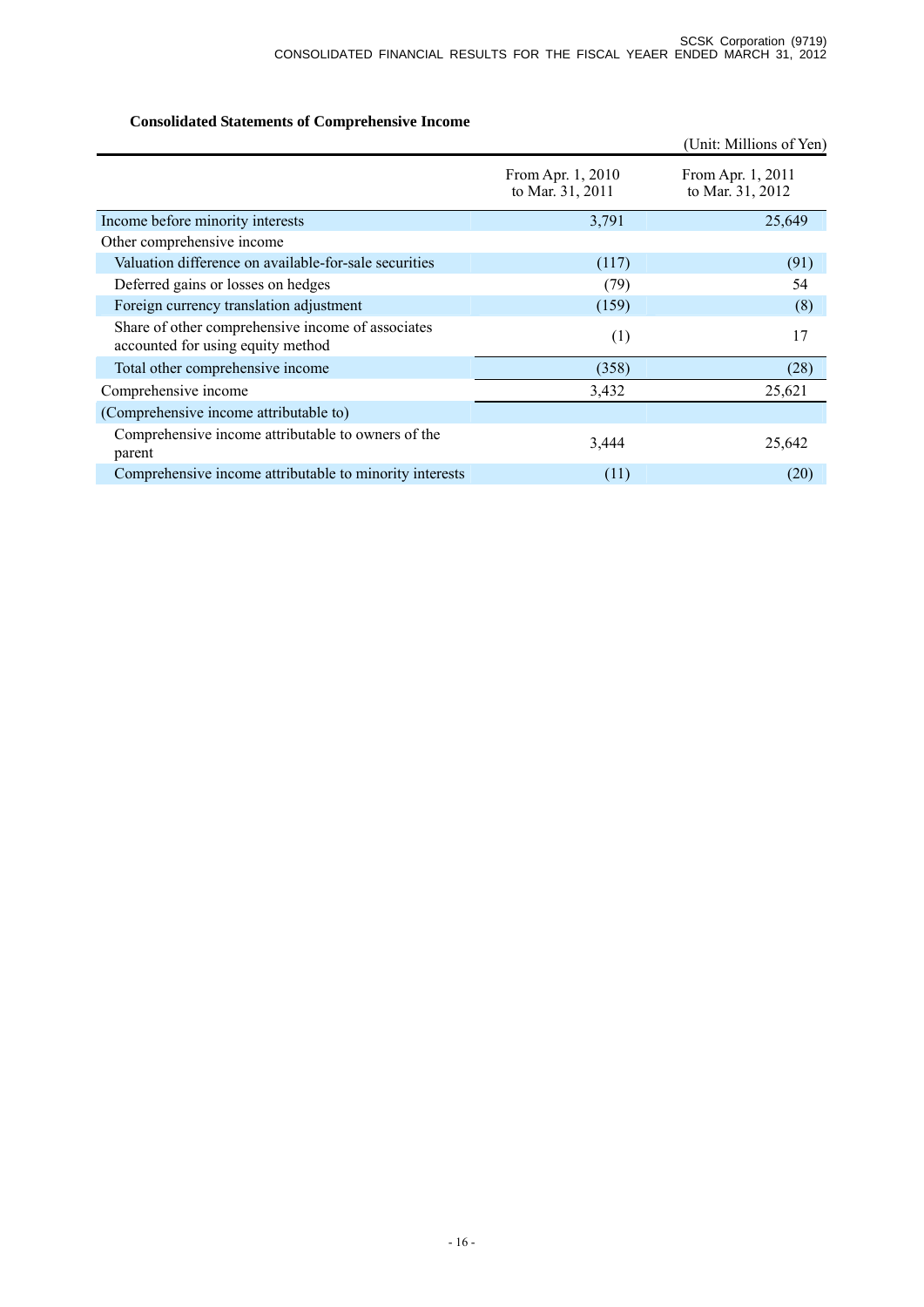# **(3) Consolidated Statements of Changes in Net Assets**

|                                                          | (Unit: Millions of Yen)               |                                       |
|----------------------------------------------------------|---------------------------------------|---------------------------------------|
|                                                          | From Apr. 1, 2010<br>to Mar. 31, 2011 | From Apr. 1, 2011<br>to Mar. 31, 2012 |
| Shareholders' equity                                     |                                       |                                       |
| Capital stock                                            |                                       |                                       |
| Balance at the beginning of current period               | 21,152                                | 21,152                                |
| Changes of items during the period                       |                                       |                                       |
| Total changes of items during the period                 |                                       |                                       |
| Balance at the end of current period                     | 21,152                                | 21,152                                |
| Capital surplus                                          |                                       |                                       |
| Balance at the beginning of current period               | 31,299                                | 31,299                                |
| Changes of items during the period                       |                                       |                                       |
| Variation on merger                                      |                                       | 1,857                                 |
| Disposal of treasury stock                               | (0)                                   | (5)                                   |
| Total changes of items during the period                 | (0)                                   | 1,852                                 |
| Balance at the end of current period                     | 31,299                                | 33,152                                |
| Retained earnings                                        |                                       |                                       |
| Balance at the beginning of current period               | 48,176                                | 50,373                                |
| Changes of items during the period                       |                                       |                                       |
| Dividends from surplus                                   | (1,606)                               | (1,606)                               |
| Net income                                               | 3,803                                 | 25,669                                |
| Variation on merger                                      |                                       | (844)                                 |
| Change of scope of consolidation                         |                                       | (27)                                  |
| Change of scope of equity method                         |                                       | (9)                                   |
| Disposal of treasury stock                               | (0)                                   |                                       |
| Total changes of items during the period                 | 2,196                                 | 23,180                                |
| Balance at the end of current period                     | 50,373                                | 73,554                                |
| Treasury stock                                           |                                       |                                       |
| Balance at the beginning of current period               | (8, 727)                              | (8,717)                               |
| Changes of items during the period                       |                                       |                                       |
| Change of scope of equity method                         |                                       | $\boldsymbol{0}$                      |
| Purchase of treasury stock<br>Disposal of treasury stock | (2)<br>12                             | (7)<br>33                             |
| Total changes of items during the period                 | 9                                     | 26                                    |
|                                                          |                                       |                                       |
| Balance at the end of current period                     | (8,717)                               | (8,690)                               |
| Total shareholders' equity                               |                                       |                                       |
| Balance at the beginning of current period               | 91,902                                | 94,108                                |
| Changes of items during the period                       |                                       |                                       |
| Dividends from surplus<br>Net income                     | (1,606)<br>3,803                      | (1,606)<br>25,669                     |
| Variation on merger                                      |                                       | 1,013                                 |
| Change of scope of consolidation                         |                                       | (27)                                  |
| Change of scope of equity method                         |                                       | (9)                                   |
| Purchase of treasury stock                               | (2)                                   | (7)                                   |
| Disposal of treasury stock                               | 12                                    | 28                                    |
| Total changes of items during the period                 | 2,206                                 | 25,060                                |
| Balance at the end of current period                     | 94,108                                | 119,168                               |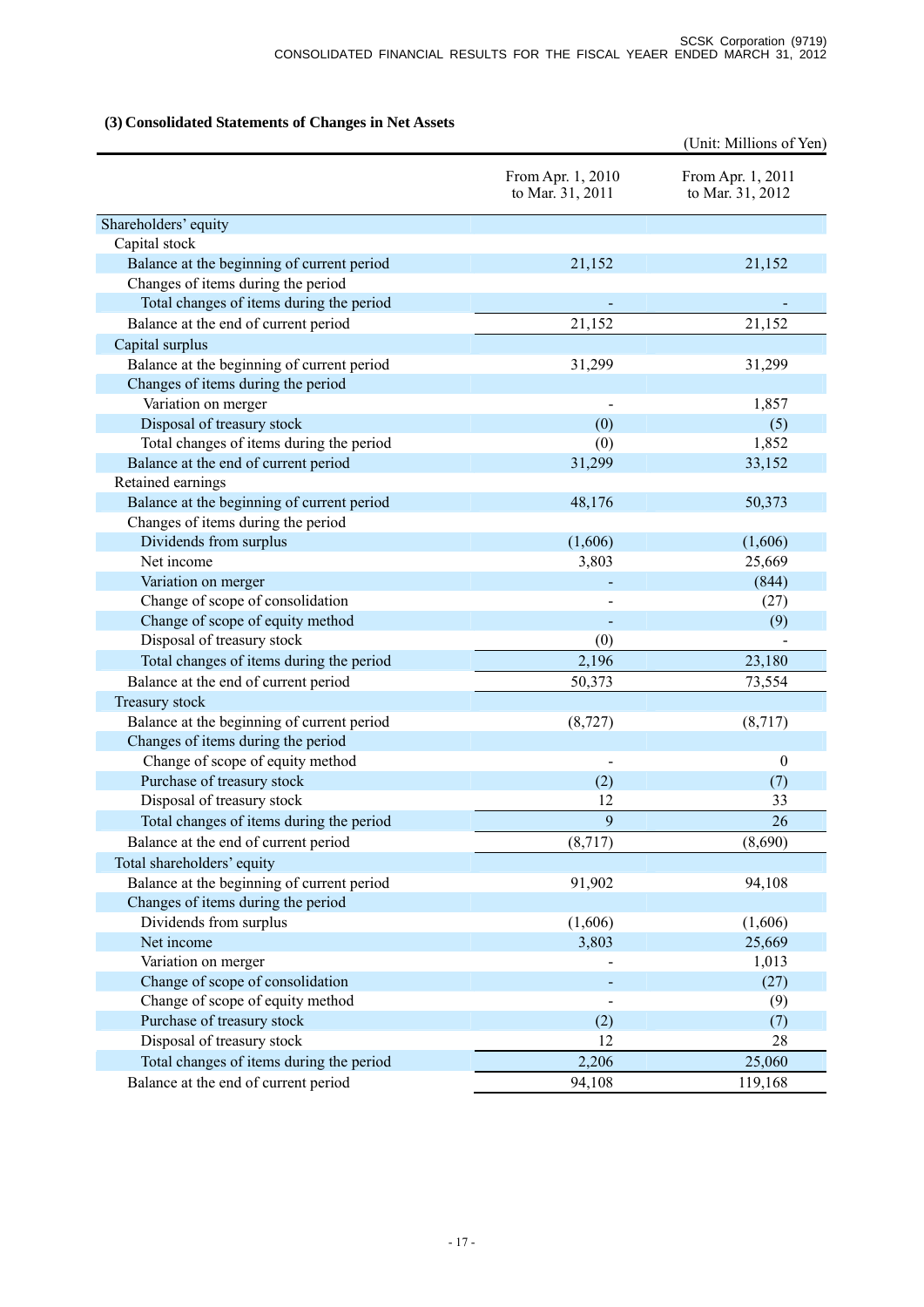|                                                       |                                       | (Unit: Millions of Yen)               |
|-------------------------------------------------------|---------------------------------------|---------------------------------------|
|                                                       | From Apr. 1, 2010<br>to Mar. 31, 2011 | From Apr. 1, 2011<br>to Mar. 31, 2012 |
| Accumulated other comprehensive income                |                                       |                                       |
| Valuation difference on available-for-sale securities |                                       |                                       |
| Balance at the beginning of current period            | 979                                   | 862                                   |
| Changes of items during the period                    |                                       |                                       |
| Variation on merger                                   |                                       | (2)                                   |
| Net changes of items other than shareholders' equity  | (116)                                 | (73)                                  |
| Total changes of items during the period              | (116)                                 | (75)                                  |
| Balance at the end of current period                  | 862                                   | 787                                   |
| Deferred gains or losses on hedges                    |                                       |                                       |
| Balance at the beginning of current period            | (2)                                   | (81)                                  |
| Changes of items during the period                    |                                       |                                       |
| Net changes of items other than shareholders' equity  | (79)                                  | 54                                    |
| Total changes of items during the period              | (79)                                  | 54                                    |
| Balance at the end of current period                  | (81)                                  | (27)                                  |
| Foreign currency translation adjustment               |                                       |                                       |
| Balance at the beginning of current period            | (565)                                 | (727)                                 |
| Changes of items during the period                    |                                       |                                       |
| Variation on merger                                   |                                       | (2)                                   |
| Net changes of items other than shareholders' equity  | (162)                                 | (8)                                   |
| Total changes of items during the period              | (162)                                 | (11)                                  |
| Balance at the end of current period                  | (727)                                 | (738)                                 |
| Total accumulated other comprehensive income          |                                       |                                       |
| Balance at the beginning of current period            | 411                                   | 52                                    |
| Changes of items during the period                    |                                       |                                       |
| Variation on merger                                   |                                       | (4)                                   |
| Net changes of items other than shareholders' equity  | (358)                                 | (27)                                  |
| Total changes of items during the period              | (358)                                 | (31)                                  |
| Balance at the end of current period                  | 52                                    | 21                                    |
| Subscription rights to shares                         |                                       |                                       |
| Balance at the beginning of current period            | 147                                   | 197                                   |
| Changes of items during the period                    |                                       |                                       |
| Net changes of items other than shareholders' equity  | 49                                    | (6)                                   |
| Total changes of items during the period              | 49                                    | (6)                                   |
| Balance at the end of current period                  | 197                                   | 190                                   |
| Minority interests                                    |                                       |                                       |
| Balance at the beginning of current period            | 221                                   | 209                                   |
| Changes of items during the period                    |                                       |                                       |
| Variation on merger                                   |                                       | 4,787                                 |
| Net changes of items other than shareholders' equity  | (11)                                  | 42                                    |
| Total changes of items during the period              | (11)                                  | 4,829                                 |
| Balance at the end of current period                  | 209                                   | 5,039                                 |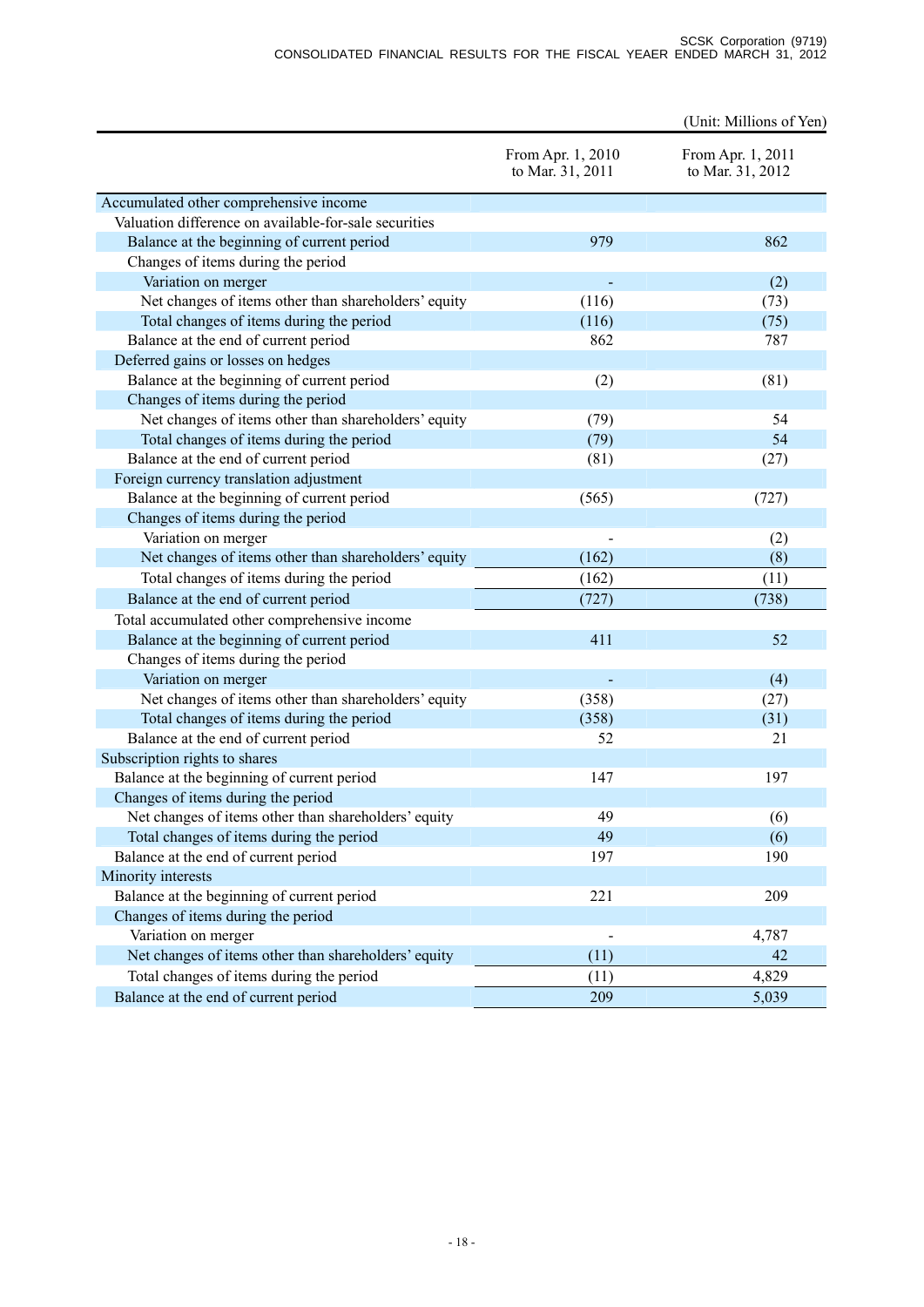(Unit: Millions of Yen)

|                                                      | From Apr. 1, 2010<br>to Mar. 31, 2011 | From Apr. 1, 2011<br>to Mar. 31, 2012 |
|------------------------------------------------------|---------------------------------------|---------------------------------------|
| Total net assets                                     |                                       |                                       |
| Balance at the beginning of current period           | 92,683                                | 94,568                                |
| Changes of items during the period                   |                                       |                                       |
| Dividends from surplus                               | (1,606)                               | (1,606)                               |
| Net income                                           | 3,803                                 | 25,669                                |
| Variation on merger                                  | $\overline{\phantom{0}}$              | 5,796                                 |
| Change of scope of consolidation                     |                                       | (27)                                  |
| Change of scope of equity method                     |                                       | (9)                                   |
| Purchase of treasury stock                           | (2)                                   | (7)                                   |
| Disposal of treasury stock                           | 12                                    | 28                                    |
| Net changes of items other than shareholders' equity | (320)                                 | 8                                     |
| Total changes of items during the period             | 1,885                                 | 29,581                                |
| Balance at the end of current period                 | 94,568                                | 124,419                               |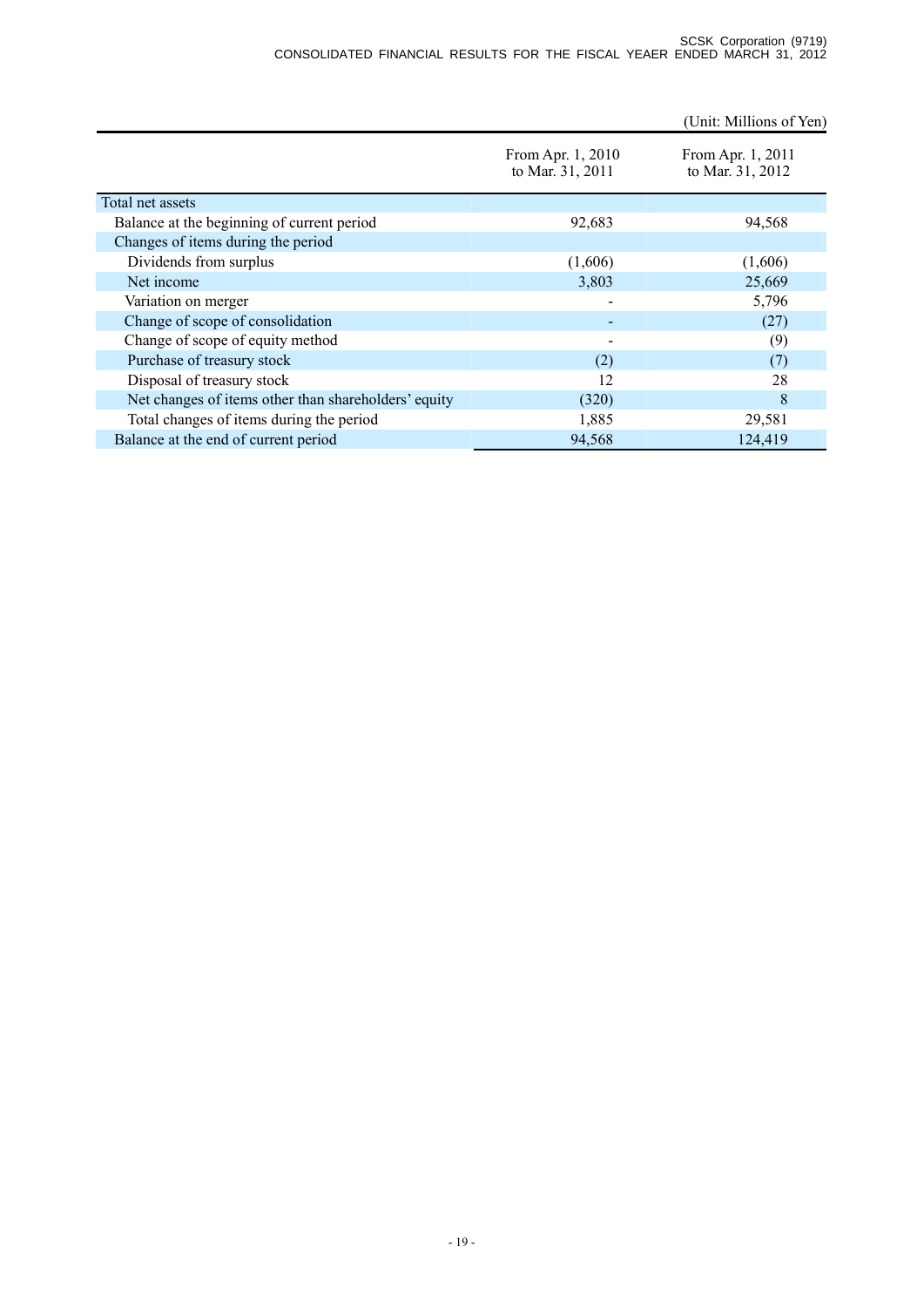# **(3) Consolidated Statements of Cash Flows**

|                                                                                           |                                       | (Unit: Millions of Yen)               |
|-------------------------------------------------------------------------------------------|---------------------------------------|---------------------------------------|
|                                                                                           | From Apr. 1, 2010<br>to Mar. 31, 2011 | From Apr. 1, 2011<br>to Mar. 31, 2012 |
| Net cash provided by (used in) operating activities                                       |                                       |                                       |
| Income before income taxes and minority interests                                         | 6,954                                 | 3,761                                 |
| Depreciation and amortization                                                             | 3,430                                 | 5,035                                 |
| Amortization of goodwill                                                                  | 93                                    | 89                                    |
| Impairment loss                                                                           |                                       | 2,170                                 |
| Increase (decrease) in allowance for doubtful accounts                                    | (24)                                  | (37)                                  |
| Increase (decrease) in provision for retirement benefits                                  | (7)                                   | 3,973                                 |
| Increase (decrease) in provision for relocation costs of<br>headquarter office            | (342)                                 |                                       |
| Decrease (increase) in prepaid pension costs                                              | 296                                   | 660                                   |
| Loss on retirement of noncurrent assets                                                   | 110                                   | 556                                   |
| Loss (gain) on sales of noncurrent assets                                                 | $\mathbf{1}$                          | 8                                     |
| Non recurring depreciation on software                                                    | 28                                    | 344                                   |
| Loss (gain) on valuation of investment securities                                         |                                       | 171                                   |
| Loss (gain) on sales of investment securities                                             | (318)                                 | (25)                                  |
| Loss (gain) on sales of stocks of subsidiaries and affiliates                             |                                       | (100)                                 |
| Equity in (earnings) losses of affiliates                                                 | (163)                                 | (232)                                 |
| Share-based compensation expenses                                                         | 67                                    | 22                                    |
| Loss on adjustment for changes of accounting standard for<br>asset retirement obligations | 40                                    |                                       |
| Interest and dividends income                                                             | (191)                                 | (242)                                 |
| Loss (gain) on investments in partnership                                                 | 98                                    | (3, 592)                              |
| Decrease (increase) in investment securities for sale                                     |                                       | 4,101                                 |
| Decrease (increase) in notes and accounts receivable-trade                                | (4, 348)                              | (5,075)                               |
| Decrease (increase) in inventories                                                        | 1,717                                 | 2,587                                 |
| Increase (decrease) in notes and accounts payable-trade                                   | (877)                                 | 1,370                                 |
| Increase (decrease) in deposits received of prepaid cards                                 |                                       | 2,344                                 |
| Directors' bonus payments                                                                 | (78)                                  | (47)                                  |
| Other, net                                                                                | 2,156                                 | 8,923                                 |
| Subtotal                                                                                  | 8,643                                 | 26,769                                |
| Interest and dividends income received                                                    | 308                                   | 340                                   |
| Interest expenses paid                                                                    | (25)                                  | (186)                                 |
| Income taxes paid                                                                         | (1, 845)                              | (4,673)                               |
| Net cash provided by (used in) operating activities                                       | 7,080                                 | 22,249                                |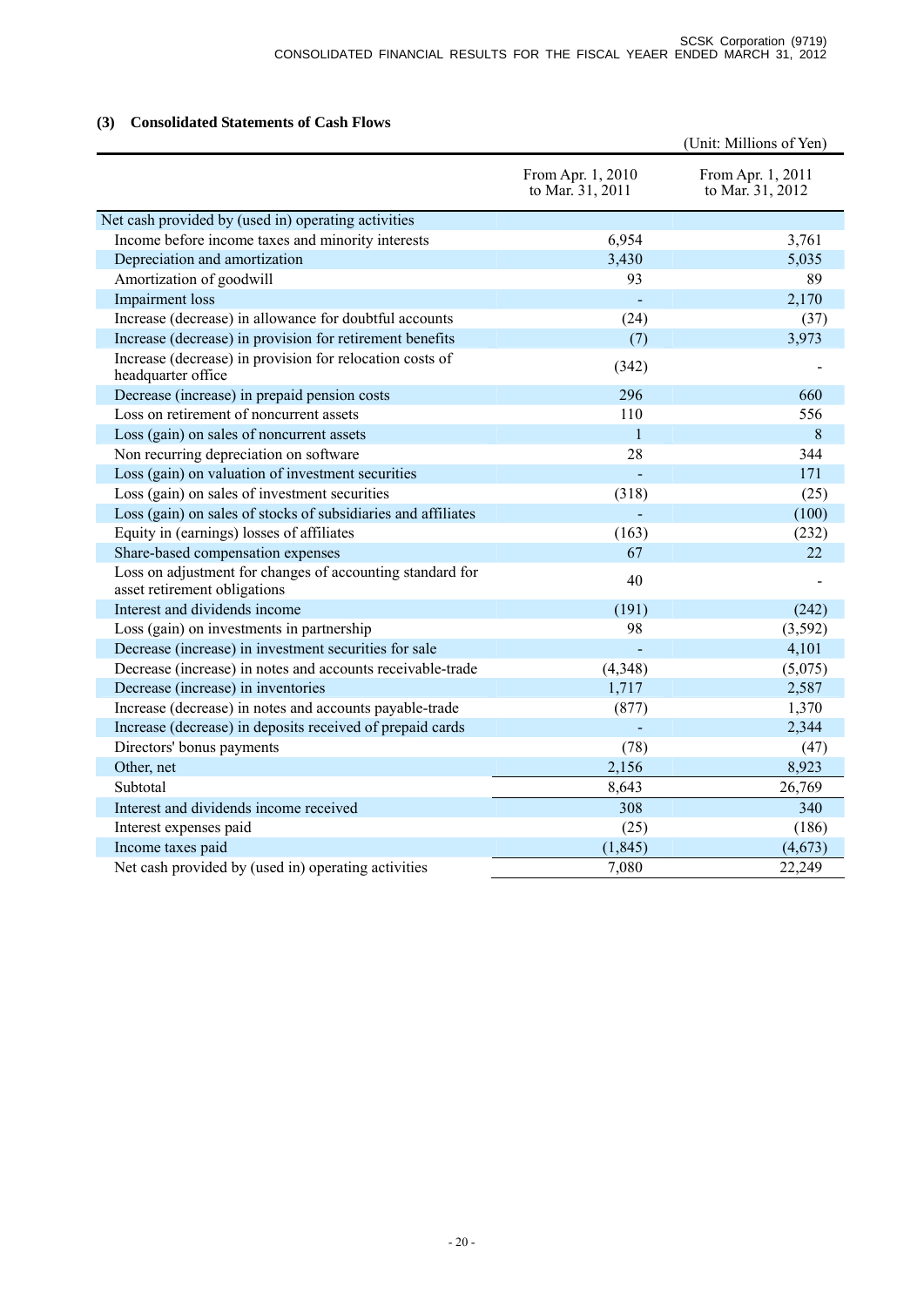|                                                                                                      |                                       | (Unit: Millions of Yen)               |
|------------------------------------------------------------------------------------------------------|---------------------------------------|---------------------------------------|
|                                                                                                      | From Apr. 1, 2010<br>to Mar. 31, 2011 | From Apr. 1, 2011<br>to Mar. 31, 2012 |
| Net cash provided by (used in) investing activities                                                  |                                       |                                       |
| Purchase of short-term investment securities                                                         |                                       | (2,099)                               |
| Proceeds from sales and redemption of securities                                                     |                                       | 1,605                                 |
| Purchase of property, plant and equipment                                                            | (3,676)                               | (2,911)                               |
| Proceeds from sales of property, plant and equipment                                                 | 3                                     | 1,993                                 |
| Purchase of intangible assets                                                                        | (1,729)                               | (2,507)                               |
| Purchase of investment securities                                                                    | (1,507)                               | (14,218)                              |
| Proceeds from sales and redemption of investment<br>securities                                       | 2,035                                 | 2,028                                 |
| Payments from transfer of business                                                                   | (5)                                   |                                       |
| Proceeds from purchase of business                                                                   |                                       | 169                                   |
| Proceeds from withdrawal of investments in partnership                                               | 10                                    | 7,834                                 |
| Payments for lease and guarantee deposits                                                            | (1,329)                               | (113)                                 |
| Proceeds from collection of lease and guarantee deposits                                             | 1,602                                 | 83                                    |
| Payments for of asset retirement obligations                                                         | (288)                                 | (10)                                  |
| Other, net                                                                                           | 69                                    | 33                                    |
| Net cash provided by (used in) investing activities                                                  | (4, 815)                              | (8,112)                               |
| Net cash provided by (used in) financing activities                                                  |                                       |                                       |
| Repayment of long-term loans payable                                                                 |                                       | (5,031)                               |
| Repayments of lease obligations                                                                      | (817)                                 | (1,285)                               |
| Purchase of treasury stock                                                                           | (2)                                   | (7)                                   |
| Proceeds from sales of treasury stock                                                                | $\overline{0}$                        | 6                                     |
| Cash dividends paid                                                                                  | (1,606)                               | (1,606)                               |
| Cash dividends paid to minority shareholders                                                         |                                       | (42)                                  |
| Other, net                                                                                           |                                       | $\overline{2}$                        |
| Net cash provided by (used in) financing activities                                                  | (2, 426)                              | (7,965)                               |
| Effect of exchange rate change on cash and cash equivalents                                          | (149)                                 | (40)                                  |
| Net increase (decrease) in cash and cash equivalents                                                 | (310)                                 | 6,130                                 |
| Cash and cash equivalents at the beginning of period                                                 | 26,202                                | 25,892                                |
| Increase in cash and cash equivalents resulting from merger                                          |                                       | 31,648                                |
| Decrease in cash and cash equivalents resulting from<br>exclusion of subsidiaries from consolidation |                                       | (9)                                   |
| Cash and cash equivalents at the end of period                                                       | 25,892                                | 63,661                                |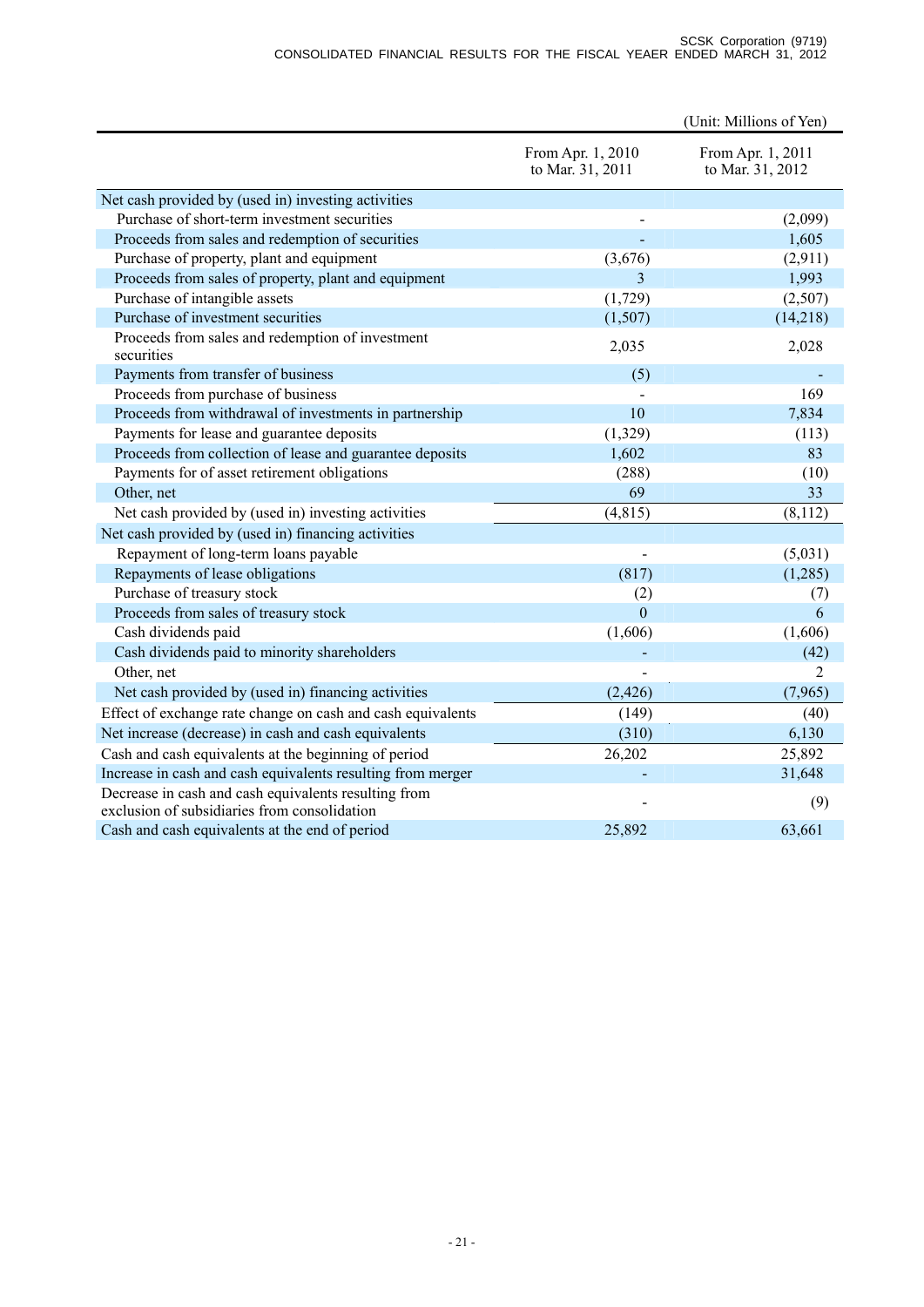## **(5) Notes regarding the Premise of a Going Concern**

No applicable items.

## **(6) Significant Items for the Preparation of Consolidated Financial Statements**

- 1 Scope of Consolidation
	- 1. 26 consolidated subsidiaries

Sumisho Computer Systems (USA), Inc.

SUMISHO COMPUTER SYSTEMS (EUROPE) LTD.

Sumisho Computer Systems (Shanghai) Co., Ltd.

Sumisho Computer Systems (Dalian) Co., Ltd.

Sumisho Computer Systems (Asia Pacific) Pte. Ltd.

VA Linux Systems Japan KK

SCS Solutions Inc.

Allied Engineering Corporation

CSK ServiceWare Corporation\*

VeriServe Corporation\*

CSK PRESCENDO CORPORATION\*

CSI SOLUTIONS Corporation\*

CSK SYSTEM MANAGEMENT CORPORATION\*

JIEC Co., Ltd.\*

CSK WinTechnology Corporation\*

SUPER SOFTWARE COMPANY LTD.\*

HOKKAIDO CSK CORPORATION\*

FUKUOKA CSK CORPORATION\*

CSK Nearshore Systems Corporation\*

QUO CARD Co., Ltd.\*

CSK Principals Co. Ltd.\*

CSK Institute for Sustainability, Ltd.\*

Veriserve Shanghai Corporation\*

Two other investment partnerships and one silent partnership\*

\*Companies marked with an asterisk are consolidated subsidiaries added after the absorption-type merger with CSK Corporation on October 1, 2011.

As the importance of consolidated subsidiary Curl, Incorporated has declined in the importance, it was removed from the scope of consolidation on March 31, 2012.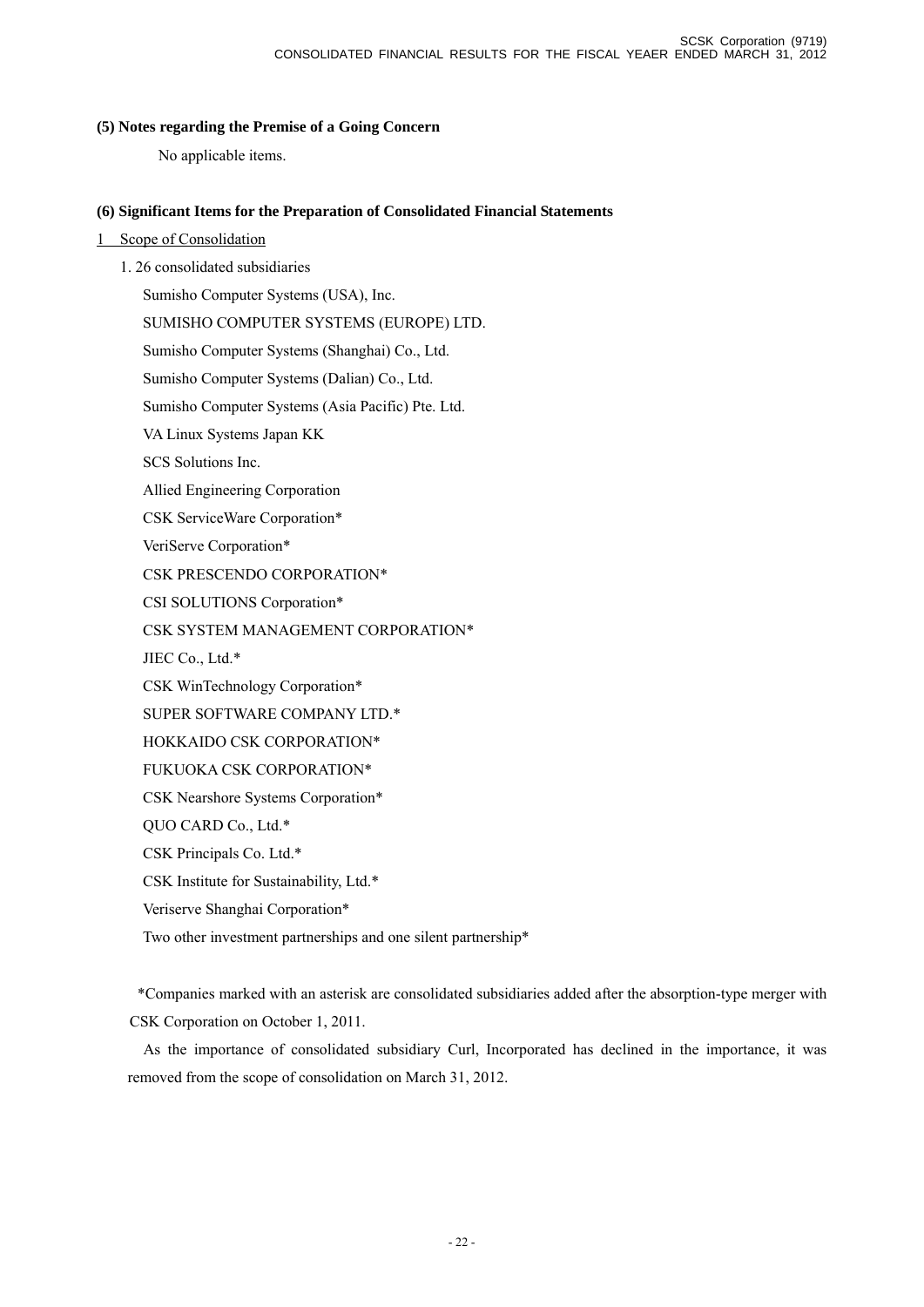2. Names, etc. of non-consolidated subsidiaries Tokyo Green Systems Corporation\* CSK AGRICOLE CORP.\* CSK CHINA CORPORATION\* CSK ADMINISTRATION SERVICE CORP.\* CSK SYSTEMS (SHANGHAI) Co., LTD.\* CSK SYSTEMS (DALIAN) Co., LTD.\*

\*Companies marked with an asterisk are non-consolidated subsidiaries added after the absorption-type merger with CSK Corporation on October 1, 2011.

Non-consolidated subsidiaries are excluded from consolidation because they are all small in size, and their total assets, sales, net income and retained earnings are immaterial to the consolidated financial statements.

# 2 Application of the Equity Method 6 equity-method affiliates ATLED Co., Ltd. Sumisho Joho Datacraft Corporation ARGO GRAPHICS INC. Lightworks Corporation\* Whiz Partners Inc.\* GIOT CORPORATION

\*Companies marked with an asterisk are equity-method affiliates added after the absorption-type merger with CSK Corporation on October 1, 2011.

Non-consolidated subsidiaries not accounted for by the equity method (Tokyo Green Systems Corporation, etc.) are excluded from accounting under the equity method because they are all small in size, and their total assets, sales, net income and retained earnings are immaterial to the consolidated financial statements.

On November 25, 2011, VeriServe Corporation, a consolidated subsidiary of the Company, acquired 33.5% of the voting rights of GIOT CORPORATION, making it an equity-method affiliate.

Two companies listed as equity-method affiliates up to the previous year have been excluded from the scope of equity-method affiliates as the Company has sold its shares in them: Rakuten Bank Systems, Ltd. on December 28, 2011, and Pioneer Soft Co., Ltd. on March 30, 2012.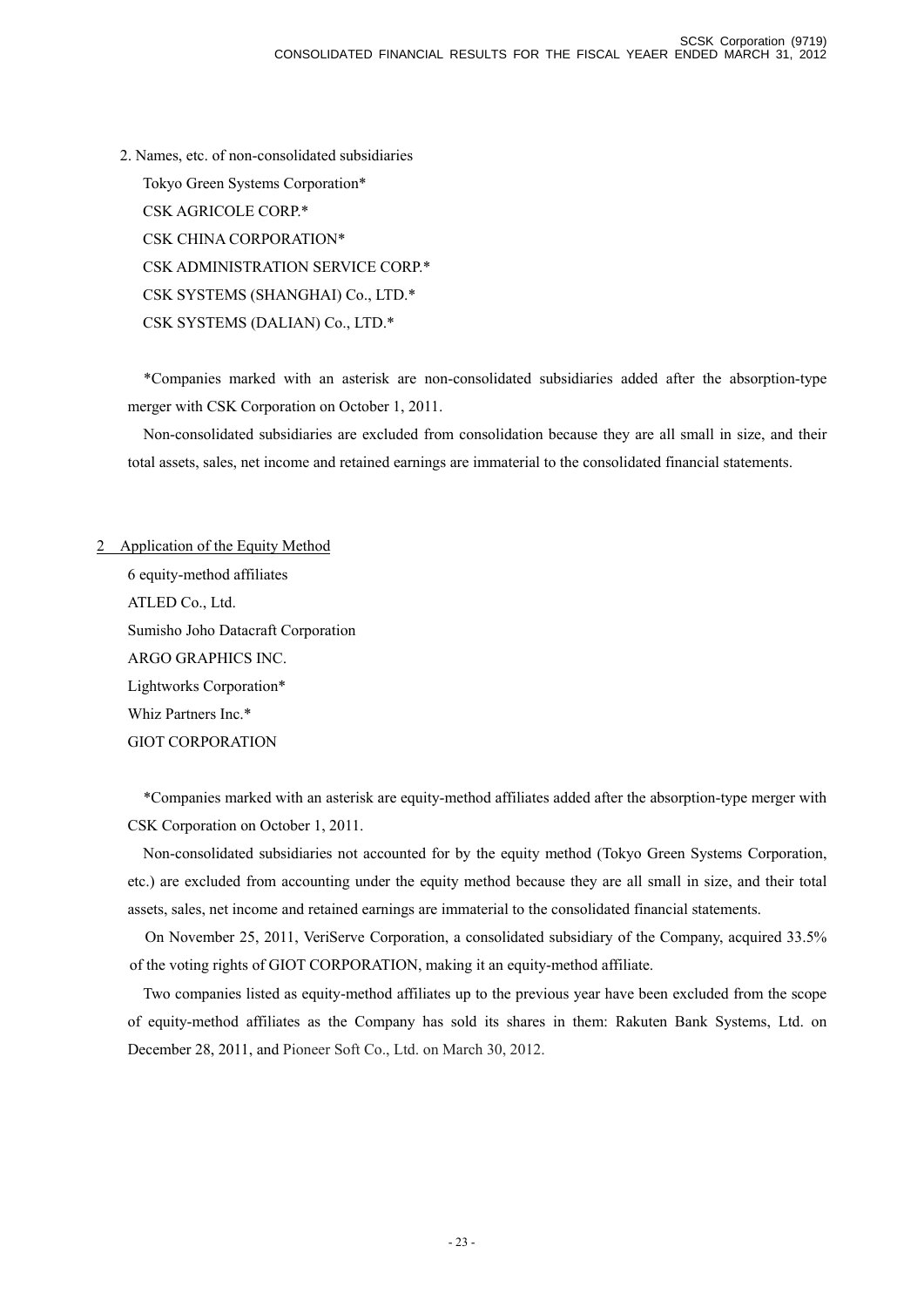## 3 Fiscal Year of Consolidated Subsidiaries

As the fiscal year-end of SUMISHO COMPUTER SYSTEMS (EUROPE) LTD., Sumisho Computer Systems (Shanghai) Co., Ltd., Sumisho Computer Systems (Dalian) Co., Ltd., Sumisho Computer Systems (Asia Pacific) Pte. Ltd., CSK SYSTEMS (SHANGHAI) Co., LTD. and two other investment partnerships is December 31, preparation of the consolidated financial statements for the fiscal year ended March 31, 2012 is based on the financial statements for the period from January 1, 2011 through to December 31, 2011, with necessary adjustments made for consolidation purposes with regard to material transactions that took place in the period between the above period-end and the fiscal year-end of the Company.

## 4 Accounting standards

1. Accounting standards for significant reserves

(Provision for retirement benefits)

Accrued retirement benefits for employees are provided for based on projected benefit obligations and the estimated amount of pension plan assets at the end of the fiscal year.

Actuarial gain and loss is amortized by the straight-line method over a fixed number of years within the average remaining service years for employees (5-13 years) at the time of recognition, and allocated proportionately from the fiscal year following the respective fiscal year of recognition.

Prior service cost is amortized by the straight-line method over a fixed number of years within the average remaining service years for employees (2-5 years) at the time of recognition, and at certain consolidated subsidiaries is amortized on a one-time basis at the time of recognition.

Gain or loss recognized at the time of changing accounting standards succeeded to from the former CSK Corporation is amortized proportionately over 15 years.

# 2. Other important items for the preparation of consolidated financial statements

(Operational investment securities)

Marketable securities held for gaining financial revenue for operational purposes are recorded.

The said financial revenue (interest, etc.) is included in net sales.

Other than the aforementioned information, there are no material changes to the information disclosed in the Company's most recently filed Securities Report (submitted on June 28, 2011). Accordingly, this disclosure has been omitted.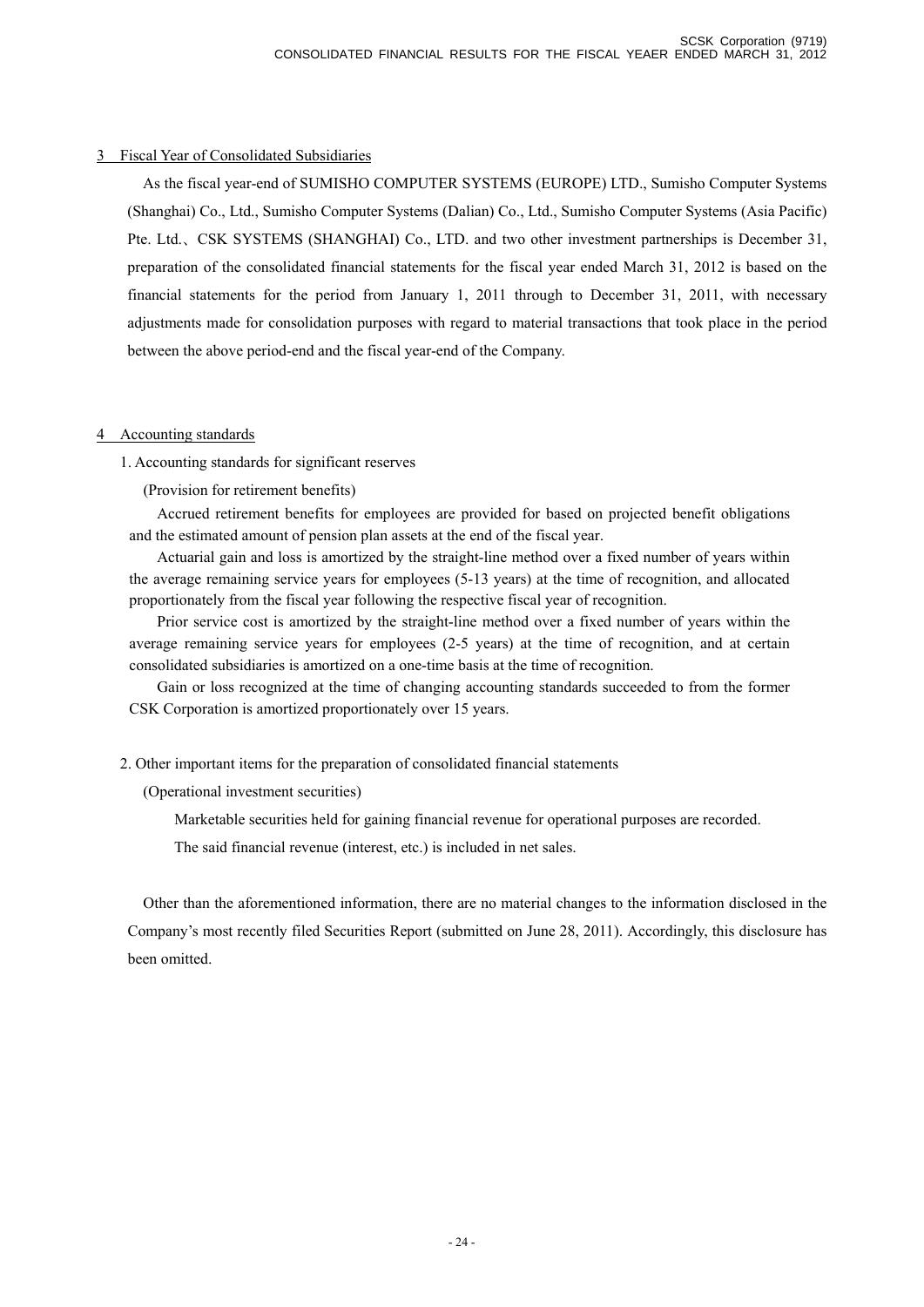### **(7) Changes in Significant Items for the Preparation of Consolidated Financial Statements**

### **Changes in method of presentation**

### (Consolidated balance sheet)

"Short-term loans receivable," which was included in "Other" in "Current Assets" in the previous fiscal year, has been included as a separate item in the fiscal year under review, as it has increased in significance. Consolidated financial statements for the previous fiscal year have been restated in order to reflect this change in presentation method.

As a result, ¥4,012 million presented in "Other" in "Current Assets" has been restated as follows in the consolidated balance sheet for the previous fiscal year: "Short-term loans receivable," ¥0 million; and "Other," ¥4,012 million.

### (Consolidated statement of cash flows)

"Loss (gain) on investments in partnership," which was included in "Other" in "Net cash provided by (used in) operating activities" in the previous fiscal year, and "Proceeds from withdrawal of investments in partnership," which was included in "Other" in "Net cash provided by (used in) investing activities" in the previous fiscal year, have been included as separate items in the fiscal year under review, as each of them has increased in significance. Consolidated financial statements for the previous fiscal year have been restated in order to reflect this change in presentation method.

As a result, ¥2,255 million presented in "Other" in "Net cash provided by (used in) operating activities" has been restated as follows in the consolidated statement of cash flow for the previous fiscal year: "Loss (gain) on investments in partnership", ¥98 million; and "Other," ¥2,156 million, and ¥79 million presented in "Other" in "Net cash provided by (used in) operating activities" has been restated as follows in the consolidated statement of cash flow for the previous fiscal year: "Proceeds from withdrawal of investments in partnership," ¥10 million; and "Other," ¥69 million.

### **(8) Additional Information**

Regarding changes and the correction of past errors in accounting since the beginning of the fiscal year ended March 31, 2012, the "Accounting Standard for Accounting Changes and Error Corrections" (ASBJ Statement No. 24, December 4, 2009) and "Guidance on Accounting Standard for Accounting changes and Error Corrections" (ASBJ Statement No. 24, December 4, 2009) have been adopted.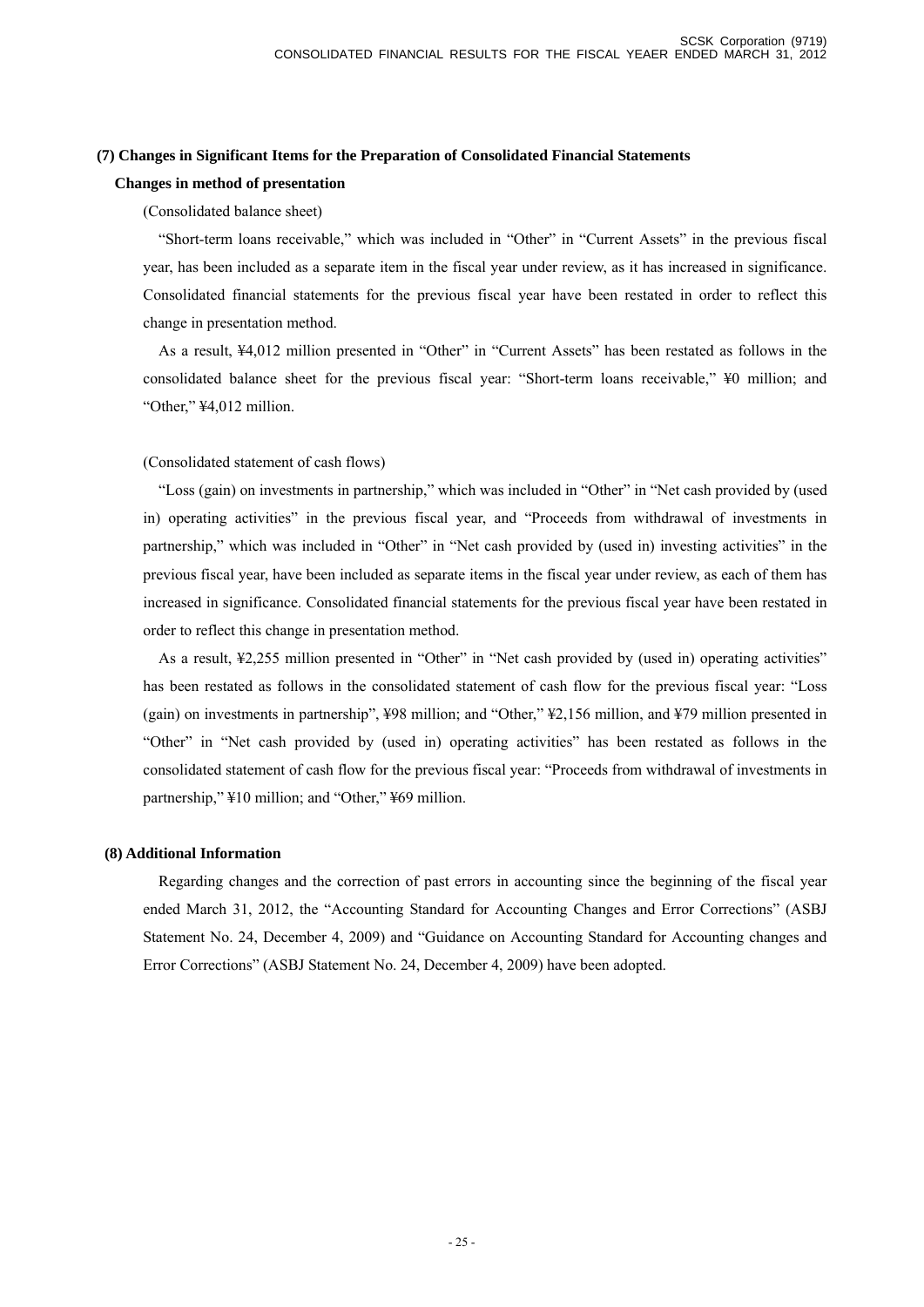## **(9) Notes to Consolidated Financial Statements (Segment information, etc.)**

**(Segment information)** 

# **1. Overview of reported segments**

The Company designates its reported segments according to the business divisions as organizational units. The Board of Directors and the Chairman & CEO decide on the allocation of business resources, evaluate business performance, and conduct other such managerial duties in reference to these organizational units, with such managerial decision-making directly reflected in the pursuit of business activities within those business divisions.

The Company's business groups are arranged by IT service business area in consideration of client characteristics. Each business division plans and pursues its activities under a companywide business strategy as it relates to its own service area. Traditionally, these divisions have been placed under four reported segments—Distribution & Manufacturing System Solution, Financial System & ERP Solution, Global Solution, and IT Platform Solution.

Reflecting the October 1, 2010, merger with CSK Corporation, in the fiscal year under review we added four more reported segments―Systems Development, IT Management, BPO, and Prepaid Card Business.

All divisions not included in one of the above reported segments are classified as Others.

The main products and services of each segment are as outlined below.

- (1) Distribution & Manufacturing System Solution: This segment, which corresponds to the Distribution & Manufacturing System Solution Business Group, provides IT services to accommodate industry-specific system needs for, primarily, distributors and manufacturers.
- (2) Financial System & ERP Solution: This segment, which corresponds to the Financial System & ERP Solution Business Group, accommodates IT service needs specific to the financial industry and, with regards to enterprise clients, provides ERP packaged software, including the Company's proprietary "ProActive" ERP system.
- (3) Global Solution: This segment, which corresponds to the Global Solutions Business Group, provides IT services to globally active clients, including Sumitomo Corporation group companies, through the use of an overseas network linking the five geographic segments of Japan, the Americas, Europe, China, and ASEAN countries.
- (4) IT Platform Solution: This segment, which corresponds to the IT Platform Solution Business Group, provides a broad range of services related to IT infrastructure development and operation, ranging from the design/development of IT infrastructure for client's business systems to maintenance and system operation using datacenters.
- (5) Systems Development: This segment provides consulting, solution, and systems integration services.
- (6) IT Management: This segment provides data center, systems operation, systems operation consulting, IT infrastructure development, infrastructure management, and network operation monitoring services.
- (7) BPO: This segment provides services relating to contact centers, BPO (business process outsourcing), verification, e-commerce fulfillment, etc.
- (8) Prepaid Card Businesses: This segment provides services relating to the issuance and settlement of prepaid cards, in addition to developing and marketing card systems.

The Other segment contains, among others, businesses that provide IT services to general enterprise clients through regional offices within Japan. This category corresponds to business being pursued by various domestic branches.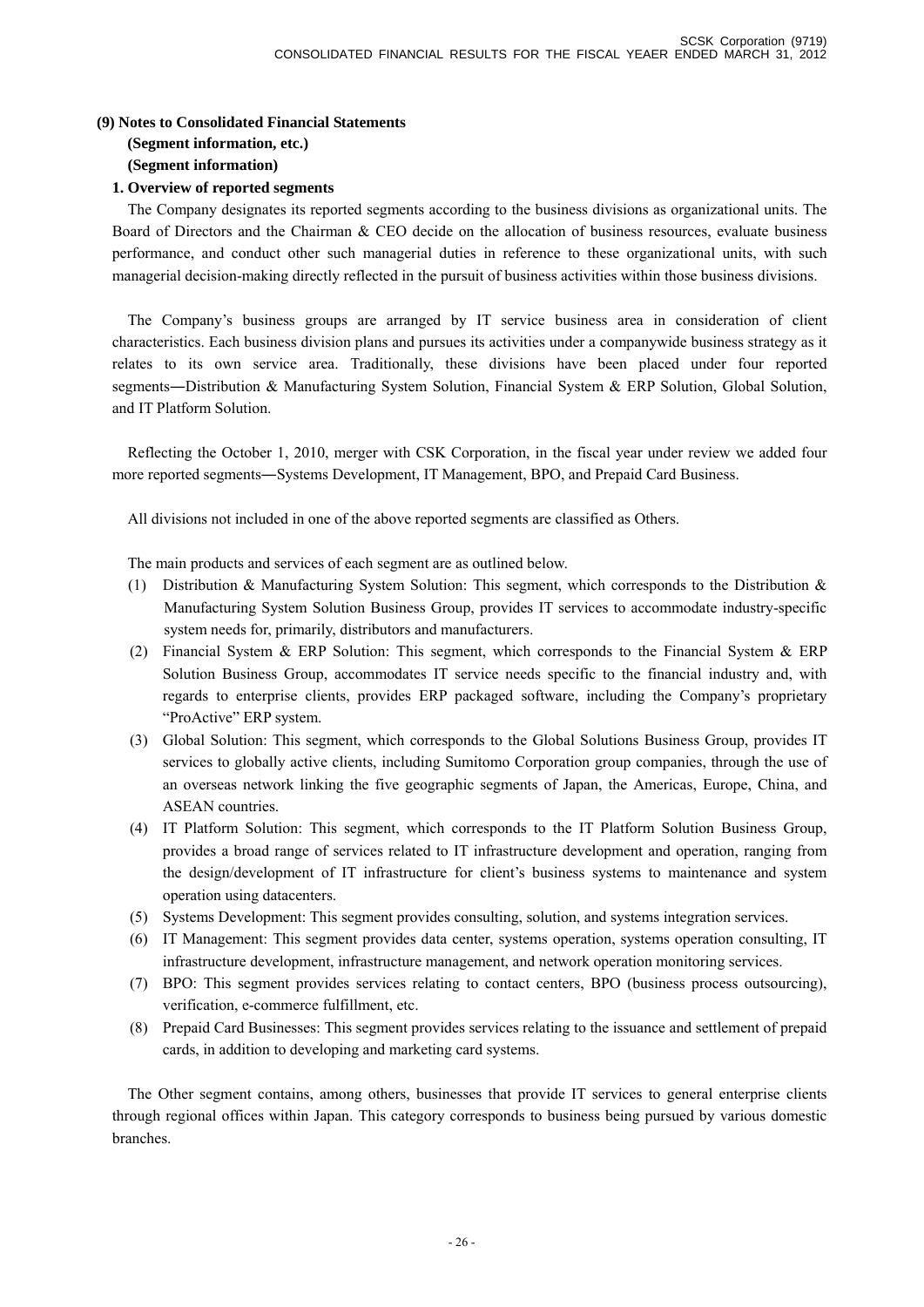# **2. Accounting methods used to calculate net sales, segment income (loss) and other items for reported segments**

Accounting method for reported segments is the same as described in "Significant Items for the Preparation of Consolidated Financial Statements". Income of reported segments is based on operating income. Internal net sales or transfers are recognized based on current market prices.

# **3. Information on Sales, Income (Loss) by Reported segment For the fiscal year ended March 31, 2011 (April 1, 2010 – March 31, 2011)**

|                                                                         |                                                           |                                              |                    |                         |                 |         |                         | (Unit: Millions of Yen)               |
|-------------------------------------------------------------------------|-----------------------------------------------------------|----------------------------------------------|--------------------|-------------------------|-----------------|---------|-------------------------|---------------------------------------|
|                                                                         | Distribution &<br>Manufacturing<br><b>System Solution</b> | <b>Financial System</b><br>& ERP<br>Solution | Global<br>Solution | IT Platform<br>Solution | Others          | Total   | Adjustments<br>(Note 1) | Consolidated<br>statement<br>(Note 2) |
| Sales                                                                   |                                                           |                                              |                    |                         |                 |         |                         |                                       |
| (1) Outside customers                                                   | 35,729                                                    | 22,243                                       | 17,755             | 49,182                  | 7,929           | 132,840 |                         | 132,840                               |
| (2) Inter-segment sales or<br>transfers                                 | 340                                                       | 287                                          | 156                | 3,807                   | 14              | 4,607   | (4,607)                 |                                       |
| Total                                                                   | 36,069                                                    | 22,531                                       | 17,912             | 52,990                  | 7,943           | 137,447 | (4,607)                 | 132,840                               |
| Segment income (loss)                                                   | 1,994                                                     | 214                                          | 1,996              | 3,276                   | 231             | 7,713   | (636)                   | 7,076                                 |
| Segment assets                                                          | 19,787                                                    | 6,945                                        | 5,140              | 30,646                  | 10,070          | 72,590  | 48,693                  | 121,284                               |
| Other                                                                   |                                                           |                                              |                    |                         |                 |         |                         |                                       |
| Depreciation and<br>amortization                                        | 715                                                       | 596                                          | 140                | 852                     | 44              | 2,348   | 1,444                   | 3,793                                 |
| in<br>Investments<br>equity<br>method affiliates                        | 3,297                                                     | 154                                          | —                  | 60                      | $\qquad \qquad$ | 3,512   |                         | 3,512                                 |
| Net increase in tangible<br>fixed assets and intangible<br>fixed assets | 656                                                       | 563                                          | 355                | 1,097                   | 91              | 2,763   | 4,532                   | 7,295                                 |

Notes: 1. Adjustments are as follows:

(1) The adjustment of (¥636) million to segment income (loss) represents general corporate expenses that have not been allocated to a reported segment.

(2) The adjustment of ¥48,693 million to segment assets represents general corporate expenses that have not been allocated to a reported segment

(3) The adjustment of ¥1,444 million to depreciation and amortization represents charges to companywide assets that have not been allocated to a reported segment.

(4) The adjustment of ¥4,532 million to net increase in tangible fixed assets and intangible fixed assets represents investments in companywide assets, including the Company's headquarters building.

2. Segment income (loss) has been reconciled to operating income in the consolidated income statement.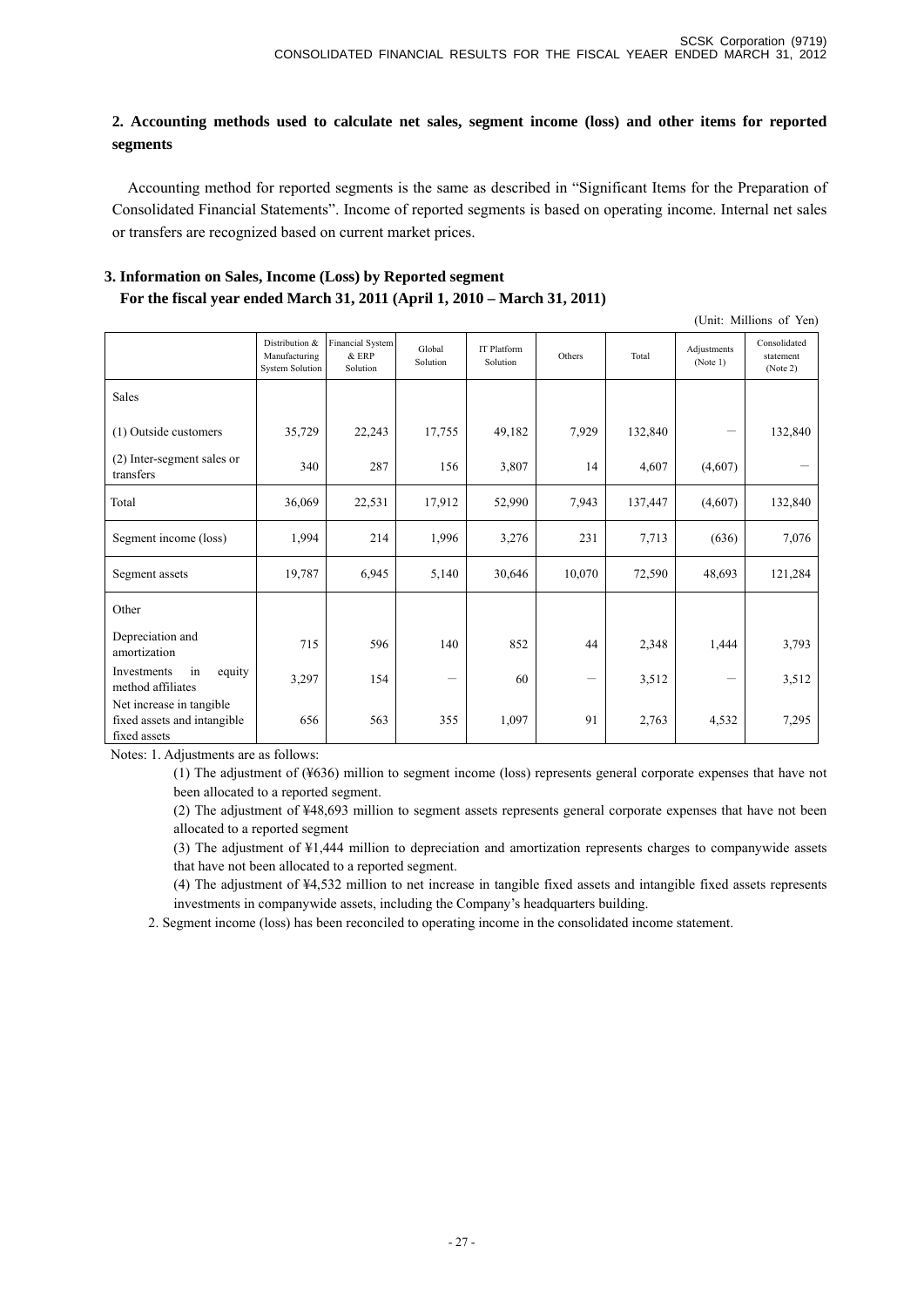## **For the fiscal year ended March 31, 2012 (April 1, 2011 – March 31, 2012)**

(Unit: Millions of Yen)

|                                                                         | Distribution &<br>Manufacturing<br><b>System Solution</b> | Financial System<br>& ERP Solution | Global Solution | <b>IT Platform</b><br>Solution | Systems<br>Development | $\mathop{\text{IT}}$<br>Management | <b>BPO</b> | Prepaid Card<br><b>Business</b> |
|-------------------------------------------------------------------------|-----------------------------------------------------------|------------------------------------|-----------------|--------------------------------|------------------------|------------------------------------|------------|---------------------------------|
| Sales                                                                   |                                                           |                                    |                 |                                |                        |                                    |            |                                 |
| (1) Outside customers                                                   | 36,212                                                    | 19,124                             | 15,461          | 49,536                         | 37,976                 | 16,803                             | 15,609     | 1,722                           |
| (2) Inter-segment sales or<br>transfers                                 | 1,445                                                     | 301                                | 241             | 4,637                          | 1,373                  | 1,334                              | 548        | 96                              |
| Total                                                                   | 37,657                                                    | 19,426                             | 15,703          | 54,174                         | 39,349                 | 18,138                             | 16,158     | 1,819                           |
| Segment income (loss)                                                   | 1,970                                                     | 321                                | 2,040           | 3,615                          | 3,064                  | 1,776                              | 122        | 411                             |
| Segment assets                                                          | 21,302                                                    | 6,168                              | 5,548           | 32,683                         | 22,378                 | 19,097                             | 11,676     | 52,790                          |
| Other<br>Depreciation and<br>amortization                               | 785                                                       | 1,022                              | 139             | 971                            | 412                    | 787                                | 191        | 32                              |
| Investments in equity<br>method affiliates                              | 3,324                                                     |                                    |                 | 87                             | -                      |                                    | 6          |                                 |
| Net increase in tangible<br>fixed assets and intangible<br>fixed assets | 767                                                       | 573                                | 116             | 2,133                          | 135                    | 2,417                              | 109        | 61                              |

|                                            | Others | Total   | Adjustments<br>(Note 1) | Consolidated<br>statement<br>(Note 2) |
|--------------------------------------------|--------|---------|-------------------------|---------------------------------------|
| Sales                                      |        |         |                         |                                       |
| (1) Outside customers                      | 7,879  | 200,326 |                         | 200,326                               |
| (2) Inter-segment sales or<br>transfers    | 12     | 9,992   | (9,992)                 |                                       |
| Total                                      | 7,891  | 210,319 | (9,992)                 | 200,326                               |
| Segment income(loss)                       | 460    | 13,784  | (904)                   | 12,879                                |
| Segment assets                             | 8,974  | 180,621 | 120,307                 | 300,928                               |
| Others                                     |        |         |                         |                                       |
| Depreciation and<br>amortization           | 175    | 4,518   | 861                     | 5,380                                 |
| Investments in equity<br>method affiliates | 297    | 3,716   |                         | 3,716                                 |
| Net increase in tangible.                  |        |         |                         |                                       |
| fixed assets and intangible                |        | 6,315   | 1,618                   | 7,934                                 |
| fixed assets                               |        |         |                         |                                       |

Notes: 1. Adjustments are as follows:

(1) The adjustment of (¥904) million to segment income (loss) represents general corporate expenses that have not been allocated to the reported segments.

(2) The adjustment of ¥120,307 million to segment assets represents general corporate expenses that have not been allocated to a reported segment.

(3) The adjustment of ¥861 million to depreciation and amortization represents charges to companywide assets that have not been allocated to a reported segment.

(4) The adjustment of ¥1,618 million to net increase in tangible/intangible assets represents investments in companywide assets, including the Company's headquarters building.

2. Segment income (loss) has been reconciled to operating income in the consolidated income statement.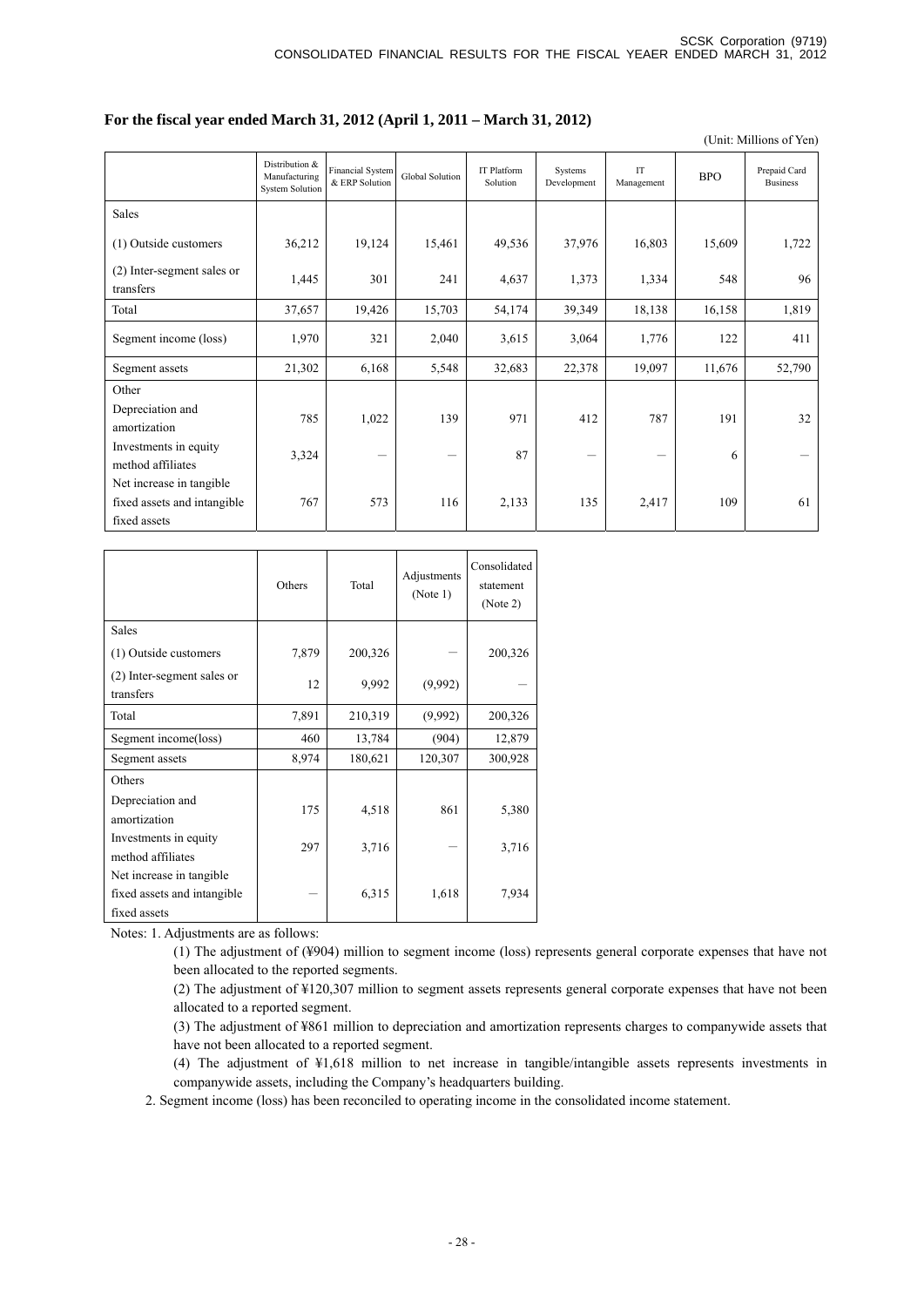# **4. Changes in Reported segments**

Due to the reclassification of reported segments starting from the fiscal year under review, segment-level outside sales and operating income for the previous fiscal year have been restated to accord with the new segment classification.

Reflecting the October 1, 2011 merger with CSK Corporation, four more segments―Systems Development, IT Management, BPO, and Prepaid Card Business―have been added to the reported segments.

# **[Related Information]**

# **Previous fiscal year (April 1, 2010 – March 31, 2011)**

# **1. Information by Products and services**

The disclosure of relevant information is omitted as similar information is disclosed in the Segment information.

# **2. Information by geographic segment**

1) Sales

Sales information by geographic segment is not shown since outside sales in Japan account for over 90% of operating revenue on the consolidated statement of income.

2) Tangible fixed assets

Tangible fixed asset information by geographic segment is not shown since tangible fixed assets in Japan accounted for over0% of tangible fixed assets on the consolidated balance sheet.

# **3. Major client(s)**

(Unit: Millions of Yen)

| Client               | Sales | Related reported segments                      |
|----------------------|-------|------------------------------------------------|
| Sumitomo Corporation |       | 14,478   Global Solution, IT Platform Solution |

Note: Sales do not include those to companies/entities within the client's corporate group.

# **Fiscal year under review (April 1, 2011 – March 31, 2012)**

# **1. Information by Products and services**

The disclosure of relevant information is omitted as similar information is disclosed in the Segment information.

# **2. Information by geographic segment**

1) Sales

Sales information by geographic segment is not shown since outside sales in Japan account for over 90% of operating revenue on the consolidated statement of income.

2) Tangible fixed assets

Tangible fixed asset information by geographic segment is not shown since tangible fixed assets in Japan accounted for over 90% of tangible fixed assets on the consolidated balance sheet.

# **3. Major client(s)**

(Unit: Millions of Yen)

| Client               | Sales | Related reported segments                      |
|----------------------|-------|------------------------------------------------|
| Sumitomo Corporation |       | 14,112   Global Solution, IT Platform Solution |

Note: Sales do not include those to companies/entities within the client's corporate group.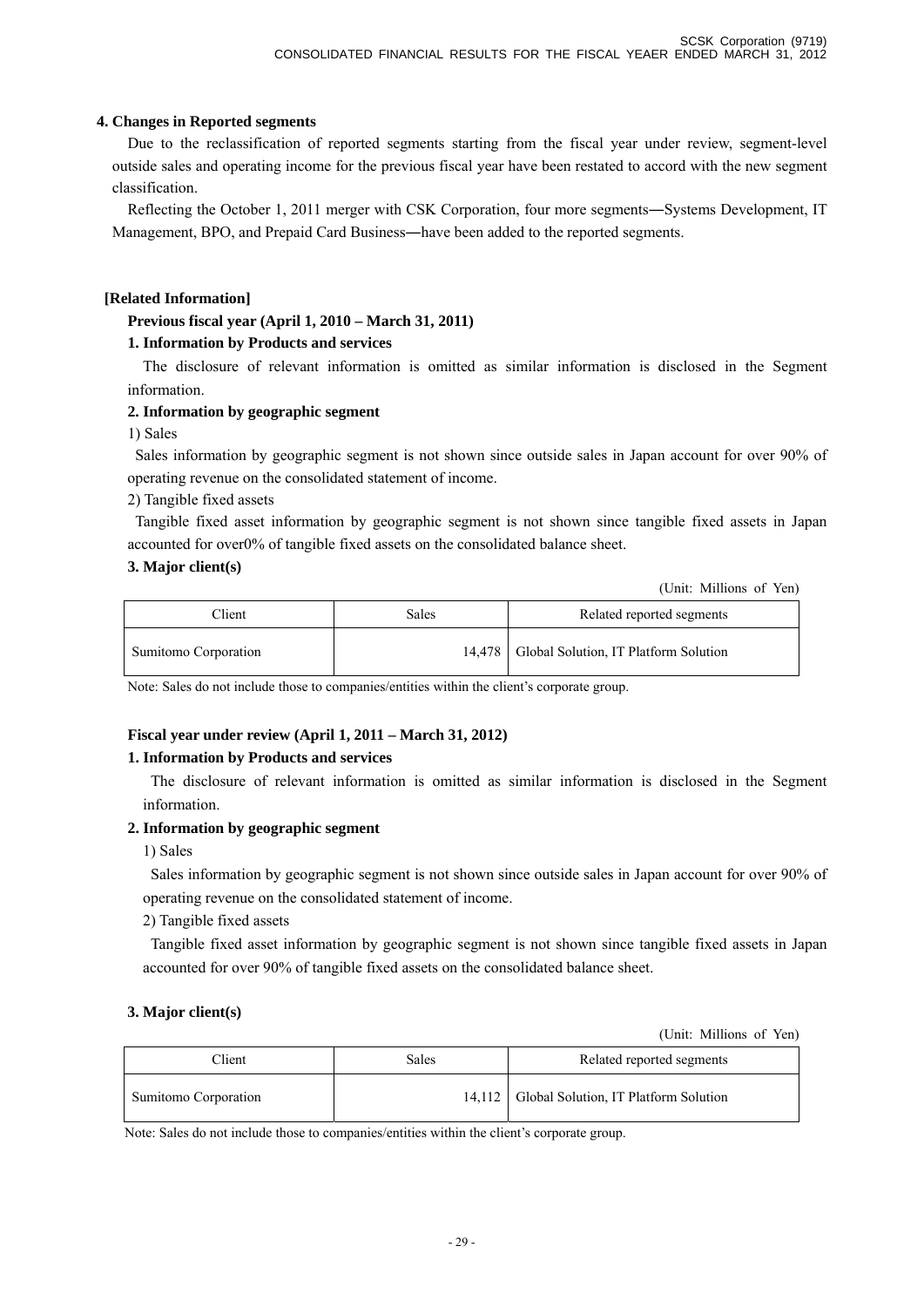# **Information on impairment loss from fixed assets by reported segment**

# **Previous fiscal year (April 1, 2010 – March 31, 2011)**

Not applicable

# **Fiscal year under review (April 1, 2011 – March 31, 2012)**

(Unit: Millions of Yen)

|                 | Distribution $&$<br>Manufacturing<br><b>System Solution</b> | <b>Financial System</b><br>& ERP Solution | Global Solution | IT Platform<br>Solution | Systems<br>Development | <b>IT</b><br><br>Management | <b>BPO</b> | Prepaid Card<br><b>Business</b> |
|-----------------|-------------------------------------------------------------|-------------------------------------------|-----------------|-------------------------|------------------------|-----------------------------|------------|---------------------------------|
| Impairment loss | 470                                                         | —                                         |                 |                         |                        | –                           | –          |                                 |

|                 | Others                          | Elimination<br>and<br>corporate | Total |
|-----------------|---------------------------------|---------------------------------|-------|
| Impairment loss | $\hspace{0.1mm}-\hspace{0.1mm}$ | 1,700                           | 2,170 |

# **Information on amortization of goodwill and unamortized balance by reported segment Previous fiscal year (April 1, 2010 – March 31, 2011)**

(Unit: Millions of Yen)

|                          | Distribution &<br>Manufacturing<br><b>System Solution</b> | Financial System<br>& ERP Solution | Global Solution | IT Platform<br>Solution | Others | Elimination<br>and<br>corporate | Total |
|--------------------------|-----------------------------------------------------------|------------------------------------|-----------------|-------------------------|--------|---------------------------------|-------|
| Amortization of goodwill | 38                                                        | 22                                 | ⌒<br>∸          | ∸                       | 26     |                                 | 93    |
| Balance at end of period | 252                                                       | 53                                 | O               |                         | 92     | –                               | 412   |

# **Fiscal year under review (April 1, 2011 – March 31, 2012)**

(Unit: Millions of Yen)

|                          | Distribution &<br>Manufacturing<br><b>System Solution</b> | <b>Financial System</b><br>& ERP Solution | Global Solution | IT Platform<br>Solution | Systems<br>Development | IT<br>Management | <b>BPO</b> | Prepaid Card<br><b>Business</b> |
|--------------------------|-----------------------------------------------------------|-------------------------------------------|-----------------|-------------------------|------------------------|------------------|------------|---------------------------------|
| Amortization of goodwill | 38                                                        | 22                                        |                 | 8                       |                        |                  |            |                                 |
| Balance at end of period | 213                                                       | 30                                        |                 | 27                      |                        |                  | 103        |                                 |

|                          | Others | Elimination<br>and<br>corporate | Total |
|--------------------------|--------|---------------------------------|-------|
| Amortization of goodwill | 16     |                                 | 89    |
| Balance at end of period | 75     |                                 | 454   |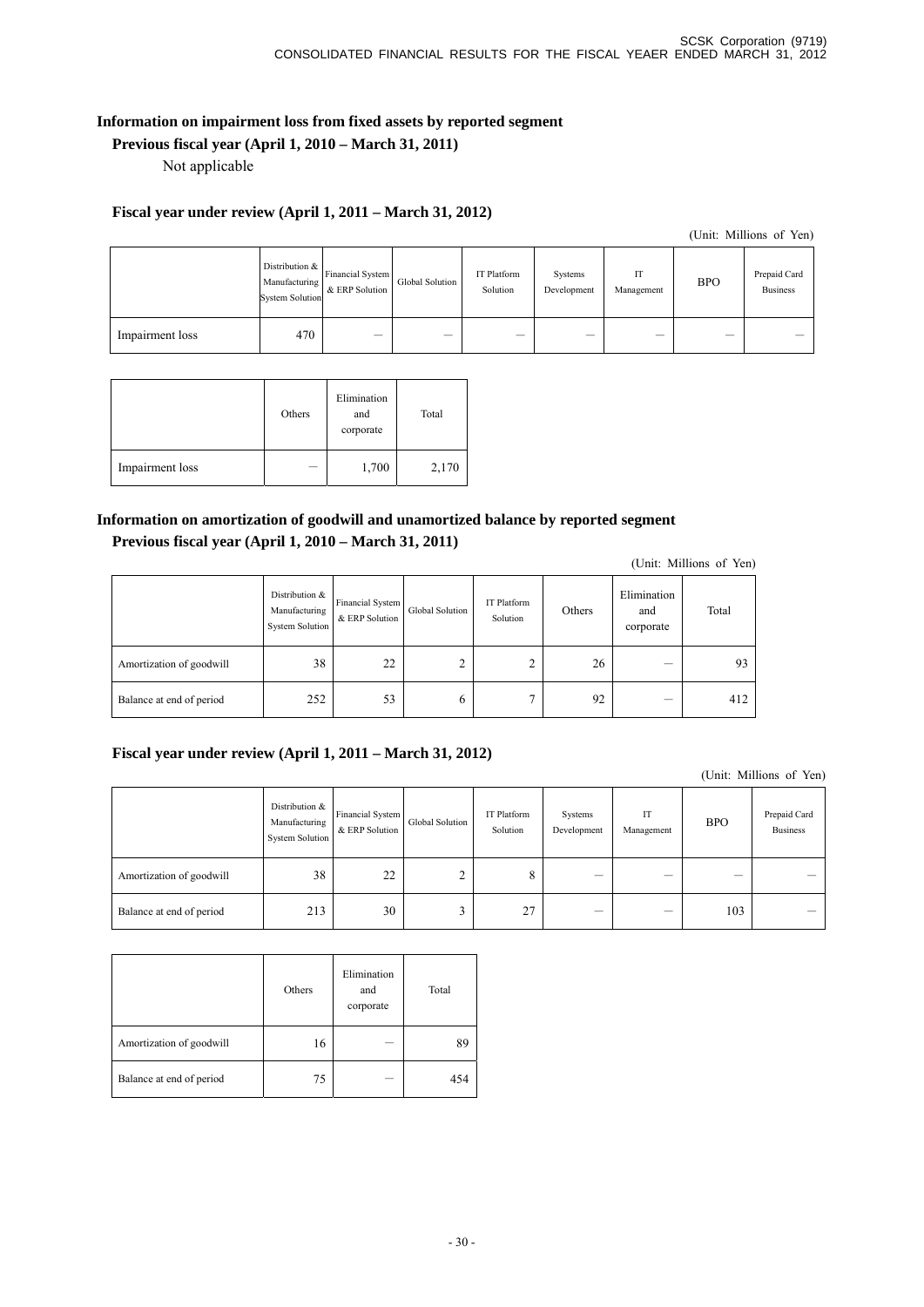# **Information on amortization of goodwill and unamortized balance by reported segment**

# **Information on negative goodwill by reported segment**

## **Previous fiscal year (April 1, 2010 – March 31, 2011)**

Not applicable

# **Fiscal year under review (April 1, 2011 – March 31, 2012)**

Not applicable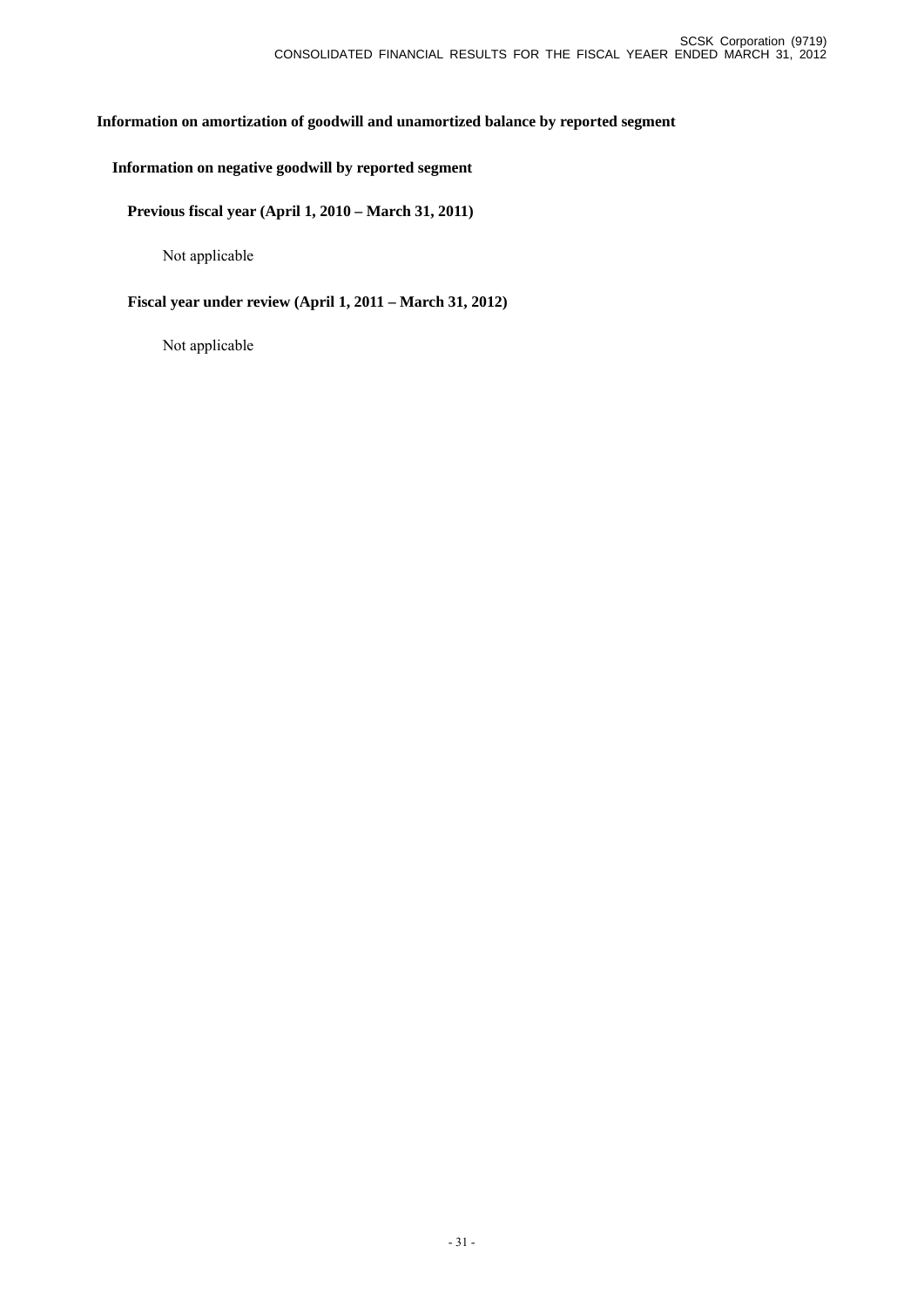# **Per Share Information**

|                                    |             | (Unit: Yen)                                             |
|------------------------------------|-------------|---------------------------------------------------------|
|                                    | FY2010      | FY2011                                                  |
| Item                               |             | (April 1, 2010 to March 31, (April 1, 2011 to March 31, |
|                                    | <b>2011</b> | 2012)                                                   |
| Net assets per share               | 1,884.78    | 860.37                                                  |
| Net income per share               | 76.13       | 334.19                                                  |
| Fully diluted net income per share | 75.98       | 321.64                                                  |

Note: Net income per share and fully diluted net income per share are calculated on the following basis.

|                                                                                                                                               |                                                                                                                                                                                                                                                                                                                                                                                                                                                                                                                                                                                                                                                                                                                                                                                                                             | (Unit: Millions of yen unless otherwise stated)                                                                                                                                                                                                                                                                                                                                                                                                                                                                                                                                                                                                                                                                                                                                                                           |
|-----------------------------------------------------------------------------------------------------------------------------------------------|-----------------------------------------------------------------------------------------------------------------------------------------------------------------------------------------------------------------------------------------------------------------------------------------------------------------------------------------------------------------------------------------------------------------------------------------------------------------------------------------------------------------------------------------------------------------------------------------------------------------------------------------------------------------------------------------------------------------------------------------------------------------------------------------------------------------------------|---------------------------------------------------------------------------------------------------------------------------------------------------------------------------------------------------------------------------------------------------------------------------------------------------------------------------------------------------------------------------------------------------------------------------------------------------------------------------------------------------------------------------------------------------------------------------------------------------------------------------------------------------------------------------------------------------------------------------------------------------------------------------------------------------------------------------|
| Item                                                                                                                                          | FY2010<br>2011)                                                                                                                                                                                                                                                                                                                                                                                                                                                                                                                                                                                                                                                                                                                                                                                                             | FY2011<br>(April 1, 2010 to March 31, (April 1, 2011 to March 31,<br>2012)                                                                                                                                                                                                                                                                                                                                                                                                                                                                                                                                                                                                                                                                                                                                                |
| Net income per share                                                                                                                          |                                                                                                                                                                                                                                                                                                                                                                                                                                                                                                                                                                                                                                                                                                                                                                                                                             |                                                                                                                                                                                                                                                                                                                                                                                                                                                                                                                                                                                                                                                                                                                                                                                                                           |
| Net income                                                                                                                                    | 3,803                                                                                                                                                                                                                                                                                                                                                                                                                                                                                                                                                                                                                                                                                                                                                                                                                       | 25,669                                                                                                                                                                                                                                                                                                                                                                                                                                                                                                                                                                                                                                                                                                                                                                                                                    |
| Amount not attributable to common stock                                                                                                       |                                                                                                                                                                                                                                                                                                                                                                                                                                                                                                                                                                                                                                                                                                                                                                                                                             |                                                                                                                                                                                                                                                                                                                                                                                                                                                                                                                                                                                                                                                                                                                                                                                                                           |
| Net income attributable to common stock                                                                                                       | 3,803                                                                                                                                                                                                                                                                                                                                                                                                                                                                                                                                                                                                                                                                                                                                                                                                                       | 25,669                                                                                                                                                                                                                                                                                                                                                                                                                                                                                                                                                                                                                                                                                                                                                                                                                    |
| Average number of shares of common stock during the<br>period                                                                                 | 49,958,243                                                                                                                                                                                                                                                                                                                                                                                                                                                                                                                                                                                                                                                                                                                                                                                                                  | 76,810,279                                                                                                                                                                                                                                                                                                                                                                                                                                                                                                                                                                                                                                                                                                                                                                                                                |
| Fully diluted net income per share                                                                                                            |                                                                                                                                                                                                                                                                                                                                                                                                                                                                                                                                                                                                                                                                                                                                                                                                                             |                                                                                                                                                                                                                                                                                                                                                                                                                                                                                                                                                                                                                                                                                                                                                                                                                           |
| Net income adjustment amount                                                                                                                  |                                                                                                                                                                                                                                                                                                                                                                                                                                                                                                                                                                                                                                                                                                                                                                                                                             | 28                                                                                                                                                                                                                                                                                                                                                                                                                                                                                                                                                                                                                                                                                                                                                                                                                        |
| (of which, interest paid (after deduction of equivalent tax<br>amount)                                                                        |                                                                                                                                                                                                                                                                                                                                                                                                                                                                                                                                                                                                                                                                                                                                                                                                                             | (28)                                                                                                                                                                                                                                                                                                                                                                                                                                                                                                                                                                                                                                                                                                                                                                                                                      |
| Increase in the number of common shares                                                                                                       | 95,884                                                                                                                                                                                                                                                                                                                                                                                                                                                                                                                                                                                                                                                                                                                                                                                                                      | 3,086,197                                                                                                                                                                                                                                                                                                                                                                                                                                                                                                                                                                                                                                                                                                                                                                                                                 |
| (of which, stock acquisition rights)                                                                                                          | (95, 884)                                                                                                                                                                                                                                                                                                                                                                                                                                                                                                                                                                                                                                                                                                                                                                                                                   | (104, 175)                                                                                                                                                                                                                                                                                                                                                                                                                                                                                                                                                                                                                                                                                                                                                                                                                |
| (of which, 1st convertible bonds with stock acquisition<br>rights attached)                                                                   |                                                                                                                                                                                                                                                                                                                                                                                                                                                                                                                                                                                                                                                                                                                                                                                                                             | (2,982,022)                                                                                                                                                                                                                                                                                                                                                                                                                                                                                                                                                                                                                                                                                                                                                                                                               |
| Overview of residual shares not included in the<br>calculation of fully diluted net income per share as they<br>do not have a dilutive effect | Stock options pertaining<br>to resolutions of the<br><b>Annual General Meeting</b><br>of Shareholders held on<br>June 27, 2007: (The<br>number of shares subject<br>to subscription rights to<br>shares: $33,000$ shares)<br>Stock options pertaining<br>to resolutions of the<br><b>Annual General Meeting</b><br>of Shareholders held on<br>June 26, 2008: (The<br>number of shares subject<br>to subscription rights to<br>shares: $50,500$ shares)<br>Stock options pertaining<br>to resolutions of the<br><b>Annual General Meeting</b><br>of Shareholders held on<br>June 25, 2009: (The<br>number of shares subject<br>to subscription rights to<br>shares: $53,500$ shares)<br>Stock options pertaining<br>to resolutions of the<br><b>Annual General Meeting</b><br>of Shareholders held on<br>June 25, 2010: (The | Stock options pertaining<br>to resolutions of the<br><b>Annual General Meeting</b><br>of Shareholders held on<br>June 27, 2007: (The<br>number of shares subject<br>to subscription rights to<br>shares: 28,500 shares)<br>Stock options pertaining<br>to resolutions of the<br><b>Annual General Meeting</b><br>of Shareholders held on<br>June 26, 2008: (The<br>number of shares subject<br>to subscription rights to<br>shares: $34,500$ shares)<br>Stock options pertaining<br>to resolutions of the<br><b>Annual General Meeting</b><br>of Shareholders held on<br>June 26, 2008: (The<br>number of shares subject<br>to subscription rights to<br>shares: $53,500$ shares)<br>Stock options pertaining<br>to resolutions of the<br><b>Annual General Meeting</b><br>of Shareholders held on<br>June 25, 2010: (The |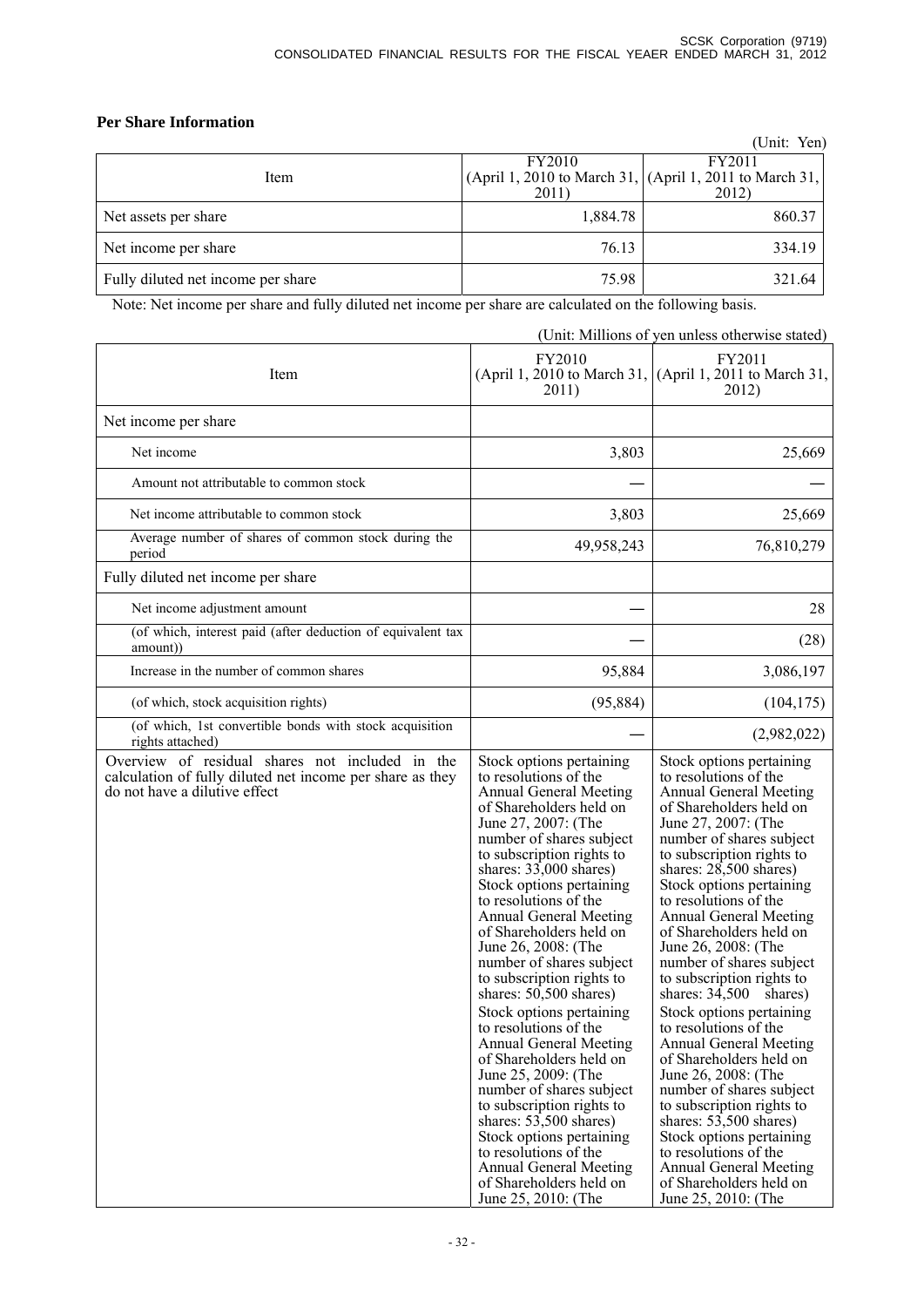| number of shares subject<br>to subscription rights to<br>shares: $50,000$ shares)                                                                               | number of shares subject<br>to subscription rights to<br>shares: $50,000$ shares)                                                                               |
|-----------------------------------------------------------------------------------------------------------------------------------------------------------------|-----------------------------------------------------------------------------------------------------------------------------------------------------------------|
| Stock options of ARGO<br>GRAPHICS Inc., an<br>affiliate accounted for by<br>the equity method: (The<br>number of shares subject<br>to stock acquisition rights) | Stock options of ARGO<br>GRAPHICS Inc., an<br>affiliate accounted for by<br>the equity method: (The<br>number of shares subject<br>to stock acquisition rights) |
| Sixth stock acquisition<br>rights: $436,400$ shares                                                                                                             | Sixth stock acquisition<br>rights: $421,500$ shares                                                                                                             |
| Seventh stock acquisition<br>rights: 477,200 shares                                                                                                             | Seventh stock acquisition<br>rights: 460,100 shares                                                                                                             |
|                                                                                                                                                                 |                                                                                                                                                                 |

# **Important post-balance sheet events**

On May 1, 2012, SCSK resolved at a board meeting to repurchase and retire Class A and Class B preferred shares. The details are as follows.

In order to seek to improve SCSK's corporate value and reflecting the current operating environment and SCSK's medium-term financial plans, SCSK will repurchase and retire the Class A and Class B preferred shares issued by the former CSK Corporation that SCSK succeeded to following the October 1, 2011 merger with CSK, by payment of a monetary consideration. Ahead of the said retirement, SCSK plans to reduce its capital reserve (additional paid-in capital) by 30,000 million yen with the objective of maintaining resources for payment of dividends and ensuring flexibility in terms of capital policy.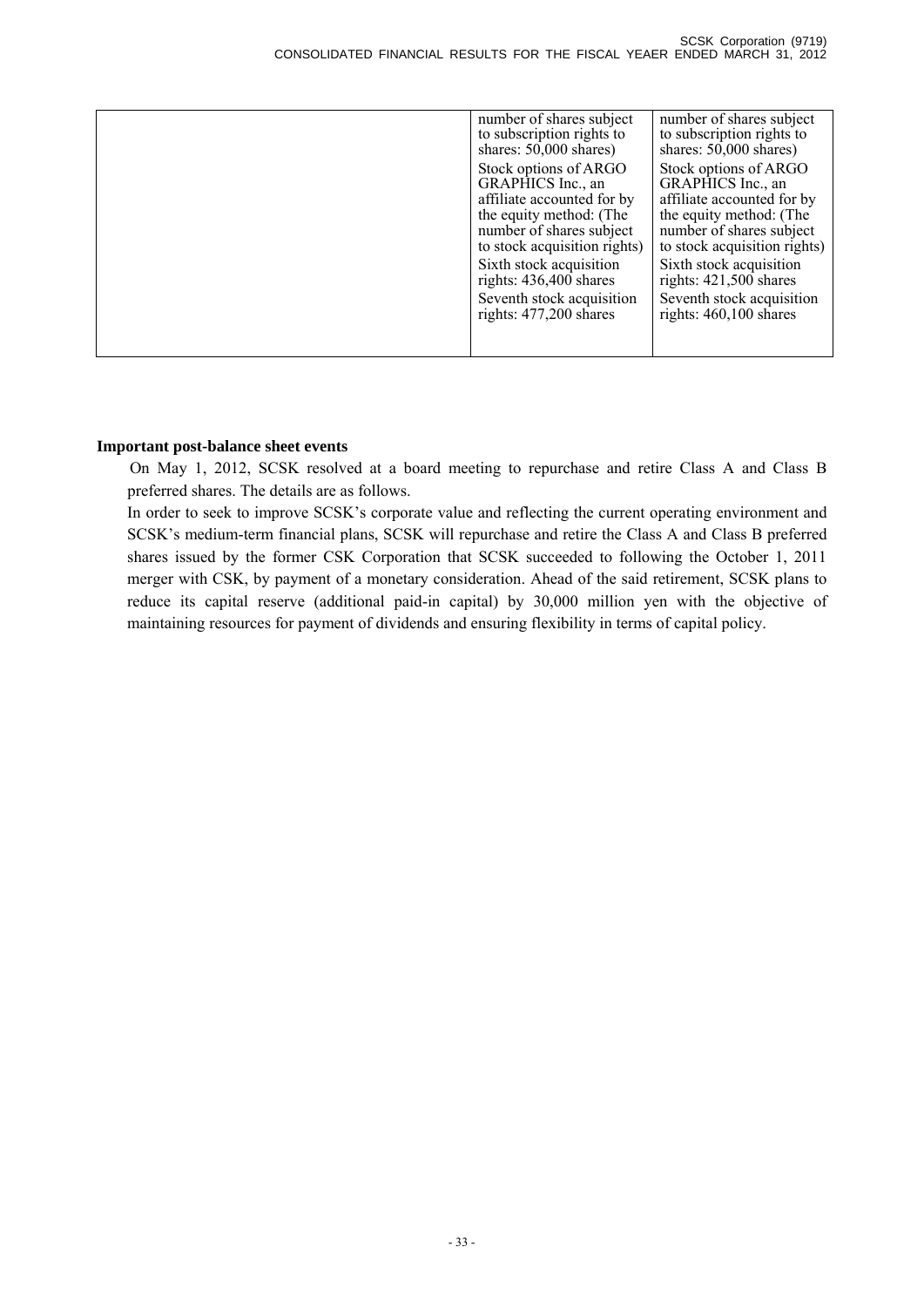# **5**.**Other**

# **Changes to Directors and Corporate Auditors**

**1. Directors (From June 27, 2012 (Planned))**  (a) Candidates for new appointment as directors

| Name             | New position                                                                                                                                                                                                                    | Former position                                                                                                                                                                                                     |
|------------------|---------------------------------------------------------------------------------------------------------------------------------------------------------------------------------------------------------------------------------|---------------------------------------------------------------------------------------------------------------------------------------------------------------------------------------------------------------------|
| Hisakazu Suzuki  | Director<br>Senior Managing Executive Officer<br>General Manager,<br>Corporate Communications, Legal, General<br>Affairs, Internal Auditing<br>General Manager,<br>Corporate Communications, Legal and<br>General Affairs Group | Senior Managing Executive Officer<br>General Manager,<br>Corporate Communications, Legal, General<br>Affairs, Internal Auditing<br>General Manager,<br>Corporate Communications, Legal and<br>General Affairs Group |
| Satoshi Toriyama | Director<br>Managing Executive Officer<br>General Manager,<br>Global Systems Business Group<br>General Manager,<br>SC Systems Business Div.                                                                                     | Managing Executive Officer<br>General Manager,<br>Global Systems Business Group<br>General Manager,<br>SC Systems Business Div.                                                                                     |
| Takahiro Ichino  | Director<br>Managing Executive Officer<br>General Manager,<br><b>Business Services Group</b><br>General Manager,<br>Business Services Div.                                                                                      | Managing Executive Officer<br>General Manager,<br><b>Business Services Group</b><br>General Manager,<br>Business Services Div.                                                                                      |

### (b) Scheduled to retire as director

| Name           | New position                                                                                                                                                                                                                                                                                      | Former position                                                                                                                                                                                                                                                                                               |
|----------------|---------------------------------------------------------------------------------------------------------------------------------------------------------------------------------------------------------------------------------------------------------------------------------------------------|---------------------------------------------------------------------------------------------------------------------------------------------------------------------------------------------------------------------------------------------------------------------------------------------------------------|
| Kazuhiro Ogawa | Senior Managing Executive Officer<br>General Manager for China and Asia<br>Chairman, Sumisho Computer Systems<br>(Shanghai) Co., Ltd.<br>Chairman, CSK SYSTEMS (SHANGHAI)<br>Co., LTD.<br>Chairman, Sumisho Computer Systems<br>(Dalian) Co., Ltd.<br>Chairman, CSK SYSTEMS (DALIAN) Co.,<br>LTD. | Director<br>Senior Managing Executive Officer<br>General Manager for China and Asia<br>Chairman, Sumisho Computer Systems<br>(Shanghai) Co., Ltd.<br>Chairman, CSK SYSTEMS (SHANGHAI)<br>Co., LTD.<br>Chairman, Sumisho Computer Systems<br>(Dalian) Co., Ltd.<br>Chairman, CSK SYSTEMS (DALIAN) Co.,<br>LTD. |

### **2. Representative Directors (From June 27, 2012 (Planned))**

| (a) Candidates for new appointment as representative directors |                                                                                                                                                                                                                                                |                                                                                                                                                                                                                     |
|----------------------------------------------------------------|------------------------------------------------------------------------------------------------------------------------------------------------------------------------------------------------------------------------------------------------|---------------------------------------------------------------------------------------------------------------------------------------------------------------------------------------------------------------------|
| Name                                                           | New position                                                                                                                                                                                                                                   | Former position                                                                                                                                                                                                     |
| Hisakazu Suzuki                                                | Representative Director<br>Senior Managing Executive Officer<br>General Manager,<br>Corporate Communications, Legal, General<br>Affairs, Internal Auditing<br>General Manager,<br>Corporate Communications, Legal and<br>General Affairs Group | Senior Managing Executive Officer<br>General Manager,<br>Corporate Communications, Legal, General<br>Affairs, Internal Auditing<br>General Manager,<br>Corporate Communications, Legal and<br>General Affairs Group |
| Tatsuyasu Kumazaki                                             | Representative Director<br>Senior Managing Executive Officer<br>General Manager,<br>Corporate Planning & Human Resources,<br><b>Business Strategy, Business Process</b><br>Reengineering, Finance & Risk<br>Management, Accounting             | Director<br>Senior Managing Executive Officer<br>General Manager,<br>Corporate Planning & Human Resources,<br><b>Business Strategy, Business Process</b><br>Reengineering, Finance & Risk Management,<br>Accounting |